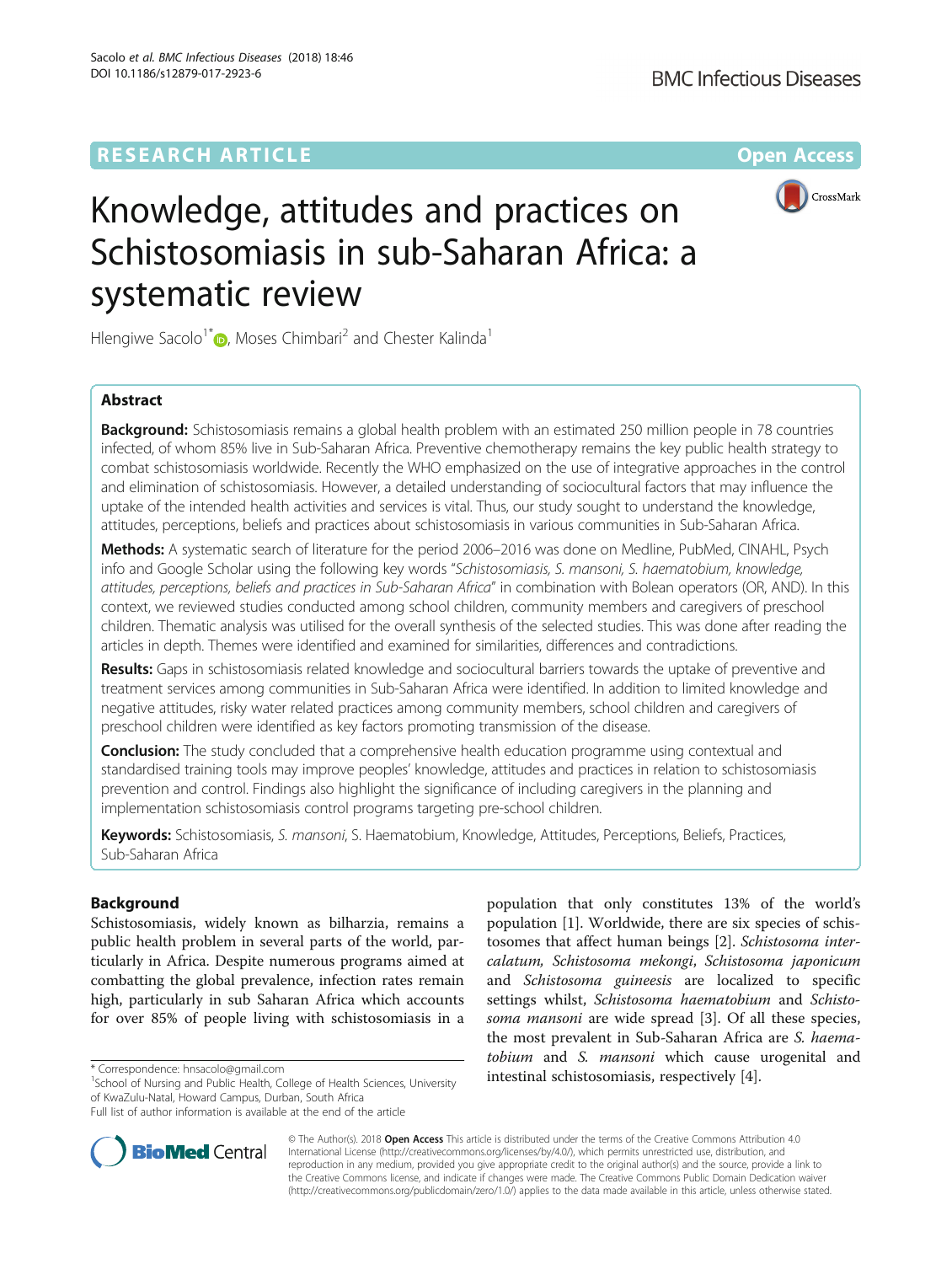The scale and trend of the disease burden in Sub-Saharan Africa varies considerably, with poverty stricken and marginalized communities being the most affected [[5\]](#page-15-0). These populations have low socio-economic status with limited access to clean water and adequate sanitation. The perpetual progression of schistosomiasis in this region is coupled with devastating and long-lasting effects. For instance, even though schistosomiasis is preventable and treatable, if left untreated it can lead to debilitating and irreversible clinical complications such as liver and spleen enlargement, bladder ulceration and deformities, infertility and kidney blockage [\[6](#page-15-0), [7](#page-15-0)]. Across Sub-Saharan Africa, children, women and those working in contact with natural water bodies continue to be at greater risk [[8, 9](#page-15-0)]. Researchers suggest that success in schistosomiasis prevention among these groups has the potential to reduce the rate of transmission among the general population and ultimately reduce the population prevalence of schistosomiasis [\[10\]](#page-15-0). The increased risk of infection among such groups is true for all countries in Sub-Saharan Africa and is attributed mainly to risky water practices, poor sanitation, lack of knowledge, negative attitudes and beliefs about schistosomiasis. Among women, low educational status has been found to be an additional predictor of infection [\[11\]](#page-15-0).

Another explanation for the heightened prevalence of schistosomiasis can be drawn from recent findings pointing to the exclusion of under-fives from MDA programs and subsequently care givers from health education campaigns in endemic areas [\[12](#page-15-0), [13\]](#page-15-0). Most schistosomiasis educational programs target school going children because they are easy to reach [[14\]](#page-15-0). This however excludes community members including caregivers who may unknowingly predispose preschool children entrusted to their care to schistosomiasis infection. The positive influence of comprehensive knowledge, positive attitudes and practices on effective prevention and control of parasitic infections is well established [[15](#page-15-0)–[17](#page-15-0)]. The degree of such influence however varies according to community settings and programs implemented. This highlights the need for relevant and vibrant health education programs addressing sociocultural barriers towards sustained schistosomiasis prevention and control in the African context.

Previous WHO recommendations mainly supported the regular treatment of at least 75% of school aged children at risk as basis of control [\[18\]](#page-15-0). That eventually resulted in the skewed focus on funding, schistosomiasis control programs and research on school going children aged 6–15 years old whilst depriving the younger and older ones of such benefits. In 2012 however, the World Health Assembly adopted resolution (WHA 65.21) that called for the elimination of schistosomiasis through the use of integrated control strategies inclusive of all vulnerable groups [[8\]](#page-15-0). This resolution seems to be in line the Supply–Enabling Environment–Demand (SEED) programming model [[19](#page-15-0)] which asserts that disease elimination may be possible through simultaneous implementation of the following tasks: (i) provision of timely treatment and quality service delivery, (ii) promotion of positive health seeking behaviour, improved knowledge, attitudes and practices that ensure sustainability of control efforts; and (iii) provision of an enabling environment for effective service delivery that includes the establishment of national policies, guidelines, programs and a community environment that promotes disease elimination. The Supply–Enabling Environment–Demand (SEED) programming model stems from the law of supply and demand and the enabling environment theory which have been used by numerous studies across disciplines, population groups and countries [[20](#page-15-0)–[25](#page-15-0)]. Given the broadness in scope of the key concepts used in the model and its consideration of social norms and behaviour change, it is easily adapted to give guidance to programs in various fields of study. It has been used recently among children to guide child protection programs and to generate evidence on the extent to which children with disability access school education in eastern and Southern Africa [\[26\]](#page-15-0).

The WHO encourages countries to adopt policies and programs focusing on eliminating schistosomiasis rather than just controlling its morbidity, thus the need to integrate MDA programs with primary health care interventions such as effective health education programs [\[18](#page-15-0)]. Essentially, health education should be the heartbeat of all health promoting interventions in order to yield sustainable positive changes. Designing such programs however warrants the understanding of existing knowledge, attitudes, perceptions, beliefs and practices about schistosomiasis in endemic communities. Our review therefore aimed at understanding the role of knowledge, attitudes and practices (KAP) in relation to schistosomiasis prevention and control in various communities in Sub-Saharan Africa. The review contributes to knowledge that will influence policy decisions in Southern Africa regarding the inclusion of under-five children in schistosomiasis treatment programs.

# Methods

## Searching strategy

We conducted a systematic review of literature using articles published between 2006 and 2016 because we wanted to assess what issues have been raised in the past 10 years so as to identify key research gaps for the work we intent carrying out on the subject matter. The literature search was done independently by two investigators (HS, CK) who searched for articles in various databases (Medline, PubMed, CINAHL, Psych info and Google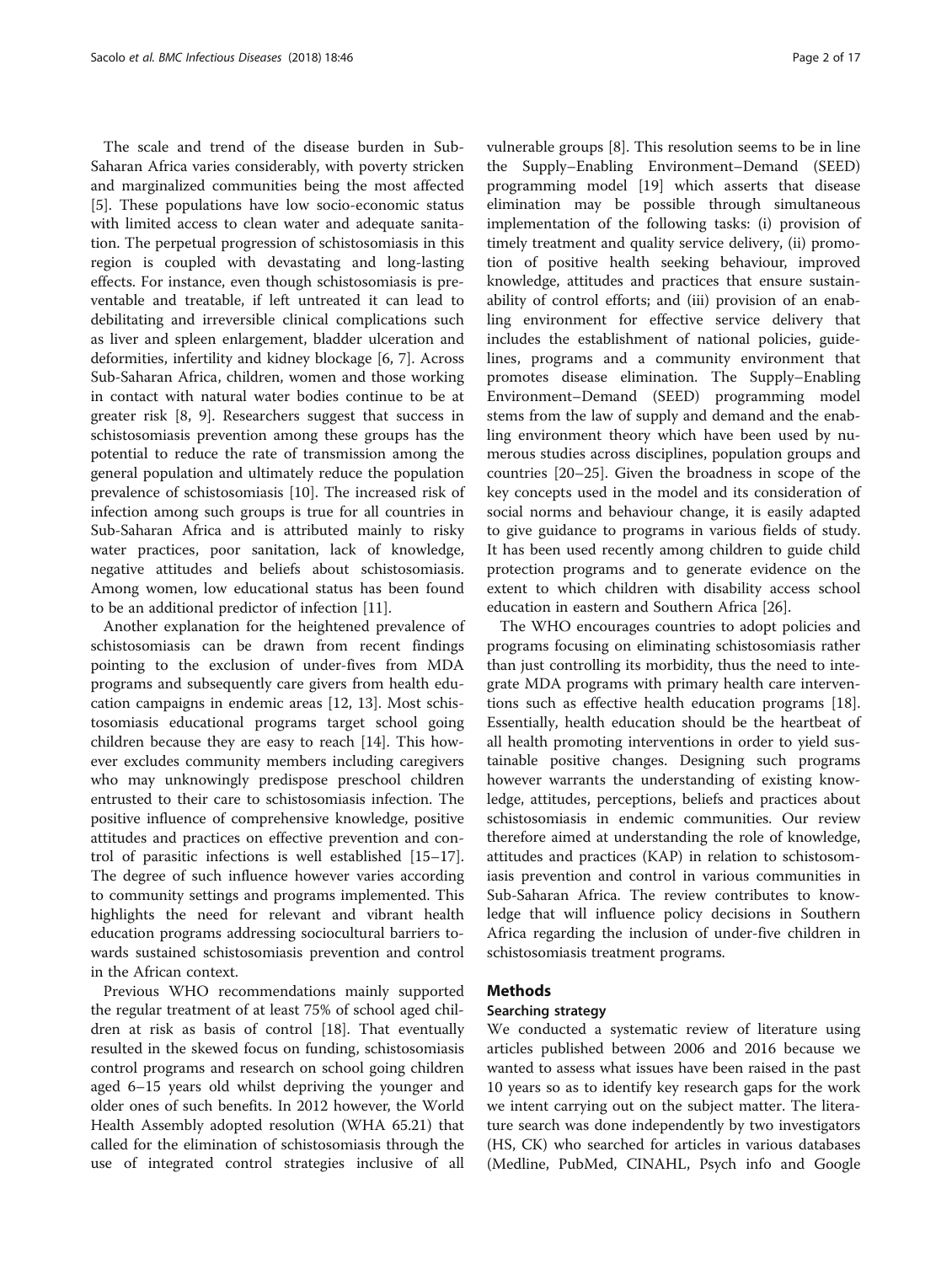Scholar), using the following key words "Schistosomiasis, S. mansoni, S. haematobium, knowledge, attitudes, perceptions, beliefs, and practices in Sub-Saharan Africa". Search terms used in this review were initially broad in scope in an attempt to cover a wide breadth of knowledge in answering the research question. After this, key word synonyms were identified and combined with key words to allow a more comprehensive search. The search used both 'free terms' and 'index terms' funnelled using the Bolean operators (OR, AND) and truncations. Our search was limited to articles published in English. We followed the PRISMA (Preferred Reporting Items for Systematic Reviews and Meta-Analyses) guidelines for conducting and reporting this systematic review.

## Study selection

The review strategy was carried out in three stages. The first stage was identification of records through data base searching; the second stage involved the screening of abstracts by two authors in order to carefully select literature that met the inclusion criteria and the final stage was assessment for eligibility. The process followed is illustrated in the PRISMA flow diagram (Figure 1). Twenty seven full articles were deemed eligible for the review. Studies were included if they were published between 2006 and 2016, conducted in countries within Sub-Saharan Africa provided they focused on awareness, knowledge, attitudes, perceptions, beliefs and practices on schistosomiasis. Papers selected were scrutinised to find the best available evidences to support the study purpose.

#### Quality assessment

Quality appraisal was assessed using a critical appraisal tool for assessment of cross-sectional studies modified from Downes, Brennan [\[27](#page-15-0)]. The total quality score was computed for each study using the following indicators which were also in line with the study objectives: (1) clear definition of objectives and aims; (2) study design appropriate for the stated aims; (3) sample size justified; (4) target population clearly defined (appropriate population base/unbiased sampling) (5) risk factor and outcome variables measured correctly using instruments that had been trialled, piloted or published previously; (6) methods (including statistical methods) sufficiently described to enable them to be repeated; (7) results for analysis described in the methods presented; (8) authors discussions and conclusions justified by results; (9) limitations of the study discussed; (10) ethical approval or consent of participants attained. Answers were scored 0 and 1 for 'No' and 'Yes', respectively. Total scores varied between 0 and 10 where  $1-4 = (Low);$  5–7 = (Moderate) and  $8-10 = (High).$  The total quality scores in this study ranged from moderate to high across studies (Additional file [1\)](#page-14-0).

## Data abstraction

For studies that were identified and selected for inclusion in the review, we extracted information about the

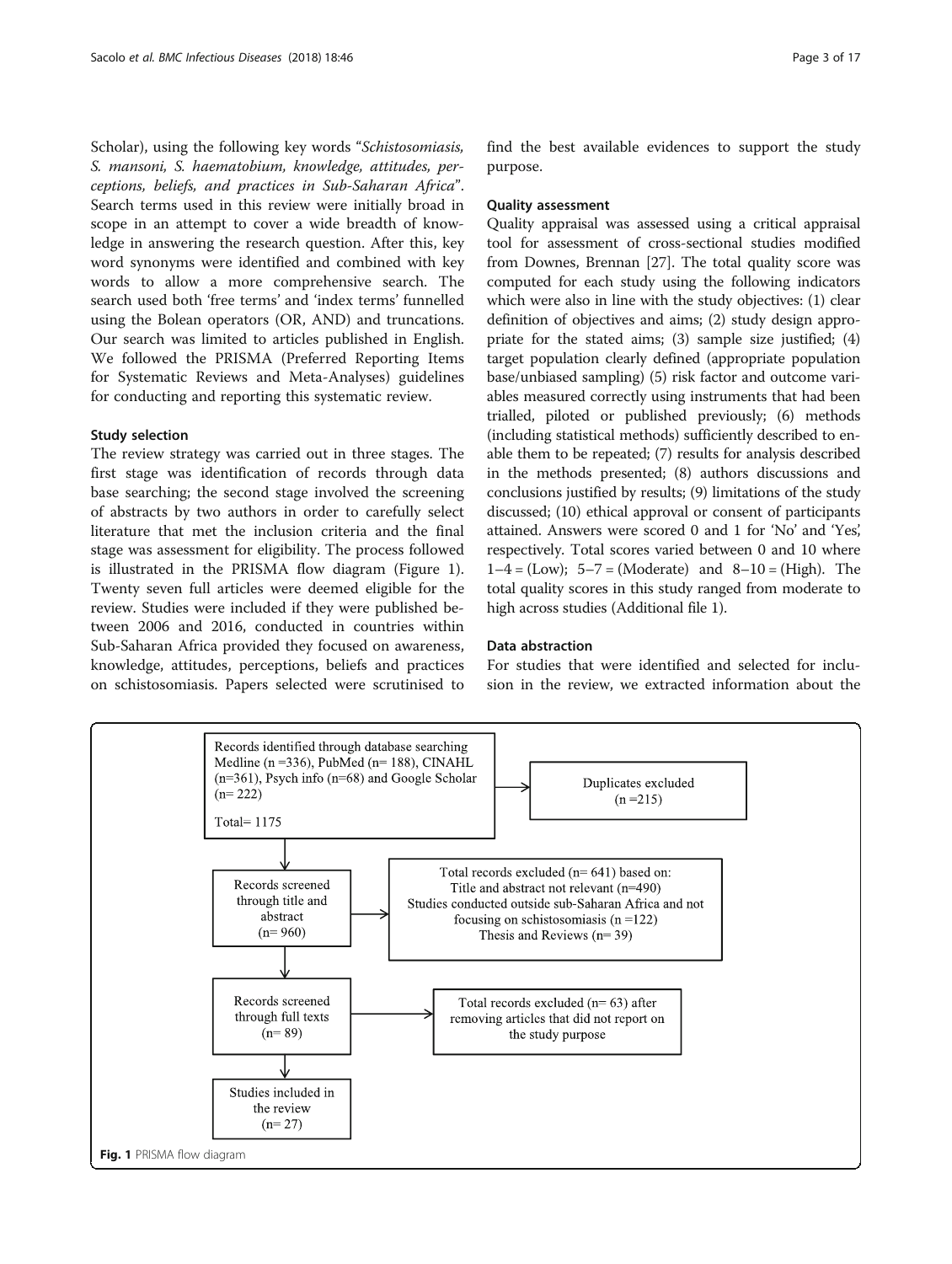study: first author, year of publication, study objectives, study population, study location and summary of the findings. Studies were presented in three categories; those conducted among (1) community members, (2) caregivers and (3) school children. Thematic analysis was utilised for the overall synthesis of the selected studies. This was done after reading the articles in depth. Themes were identified and examined for similarities, differences and contradictions.

# Results

For this study, 1175 articles studies were initially identified from the five data bases. The articles were screened and 960 were retained after 215 duplicated articles were removed. Of those articles, 641 were excluded for the following reasons (1) title and abstract not relevant (2) not conducted in Sub-Saharan Africa (3) did not focus exclusively on schistosomiasis (4) were not peer reviewed articles. Only 89 articles were considered for full text reviewing. Out of these, 27 were retained and included in this review. The primary evidence base for these studies comprised of quantitative, qualitative and mixed method studies. Thematic analysis was utilised for the overall synthesis of the selected studies. This was done after reading the articles in depth. Themes were identified and examined for similarities, differences and contradictions.

Four major themes emerged from this review: (1) socio-demographic (2) knowledge and awareness on schistosomiasis (3) attitudes and beliefs related to schistosomiasis (4) Practices related to schistosomiasis prevention and control. The review also displays three categories of KAP studies. There were 18 community based KAP studies, 4 school based studies and 5 conducted among care givers of children aged 5 years and below. The studies synthesised in this review are from nine Sub-Saharan countries namely: Kenya  $(n = 5)$ , Uganda  $(n = 4)$ , Nigeria  $(n = 6)$ , Mozambique  $(n = 1)$ , Ghana  $(n = 3)$ , Tanzania  $(n = 5)$ , Malawi  $(n = 1)$ , South Africa  $(n = 1)$  $(n = 1)$  $(n = 1)$  and Swaziland  $(n = 1)$ . Table 1 summarises the papers.

# Knowledge and awareness about schistosomiasis

Current findings indicated that schistosomiasis awareness ranged between 75 and 98% [\[8, 28](#page-15-0)–[38\]](#page-15-0). However, comprehensive knowledge on the signs and symptoms, transmission, prevention and treatment was observed to be low. Other studies further showed that participants confused the prevention and transmission of schistosomiasis with that of soil transmitted helminths (STH). For instance, several studies [\[28, 31](#page-15-0), [38](#page-15-0), [39](#page-15-0)] reported that the majority of participants suggested that schistosomiasis was transmitted through drinking contaminated water or eating contaminated food. Nine studies

evaluated the impact of the health education component of MDA programs and reported increase in participants' knowledge, attitudes and practices related to schistosomiasis [[17, 31, 34, 40](#page-15-0)–[45](#page-16-0)].

## Attitudes, misconceptions, beliefs and perceptions

The results from the review show that about 60% (16/ 27) of the studies reported misconceptions regarding schistosomiasis prevention and control. The misconceptions that schistosomiasis was caused by drinking unclean water and eating contaminated food were reported by most studies across Sub-Saharan Africa [[16, 28](#page-15-0), [31](#page-15-0), [33, 39](#page-15-0), [46](#page-16-0)]. However, in Kenya, participants believed that schistosomiasis is caused by HIV [[30,](#page-15-0) [47](#page-16-0)]. Furthermore, some participants mistook syphilis for schistosomiasis [[31\]](#page-15-0). On the other hand, participants in Nigeria and Mozambique [\[32, 33](#page-15-0)] thought that schistosomiasis was transmitted through unprotected sex and sharing of toilets with infected people infected with schistosomiasis [[29\]](#page-15-0). Urinating at T-junctions of roads [[17](#page-15-0), [41](#page-15-0)] and witchcraft [[32](#page-15-0)] were perceived as causes of schistosomiasis in Nigeria. Results from Uganda, Nigeria, and Mozambique suggest that the disease is believed to be hereditary, acquired during pregnancy or birth and thus considered a natural disease that could be outgrown with time [[28, 32, 33](#page-15-0), [36](#page-15-0)]. Additionally, the current study indicates that praziquantel was mistaken for family planning tablets strategically used by MDA programs to prevent people from having many children [[34\]](#page-15-0). The drug was also perceived to be expensive [\[17, 30, 31](#page-15-0)], dangerous due to side effects [[28, 40](#page-15-0), [42](#page-15-0)] and the efficacy was questioned by some respondents due to the reoccurrence of symptoms after treatment [[32,](#page-15-0) [48](#page-16-0)]. These reasons contributed to poor health seeking behaviour with some respondents eventually resorting to the use of traditional medicine and spiritual interventions [\[28, 31\]](#page-15-0).

#### Practices on schistosomiasis prevention and treatment

The results from the current study indicate that water related practices such as harvesting hippo grass, fishing, washing clothes, washing utensils, bathing and fetching water from rivers or streams and open air defaecation were observed to be risky behaviour practices that enhanced disease transmission [\[28](#page-15-0)–[33, 37](#page-15-0)–[39, 44](#page-15-0), [46](#page-16-0), [49, 50](#page-16-0)]. Results further indicate that the use of community gatherings, radios, posters and the involvement of local stake holders in schistosomiasis prevention campaigns were that most preferred health promotion strategies [\[34](#page-15-0)]. According to Adeneye et al. [\[17\]](#page-15-0), community directed systems were more successful compared to primary health care centred and school based approaches.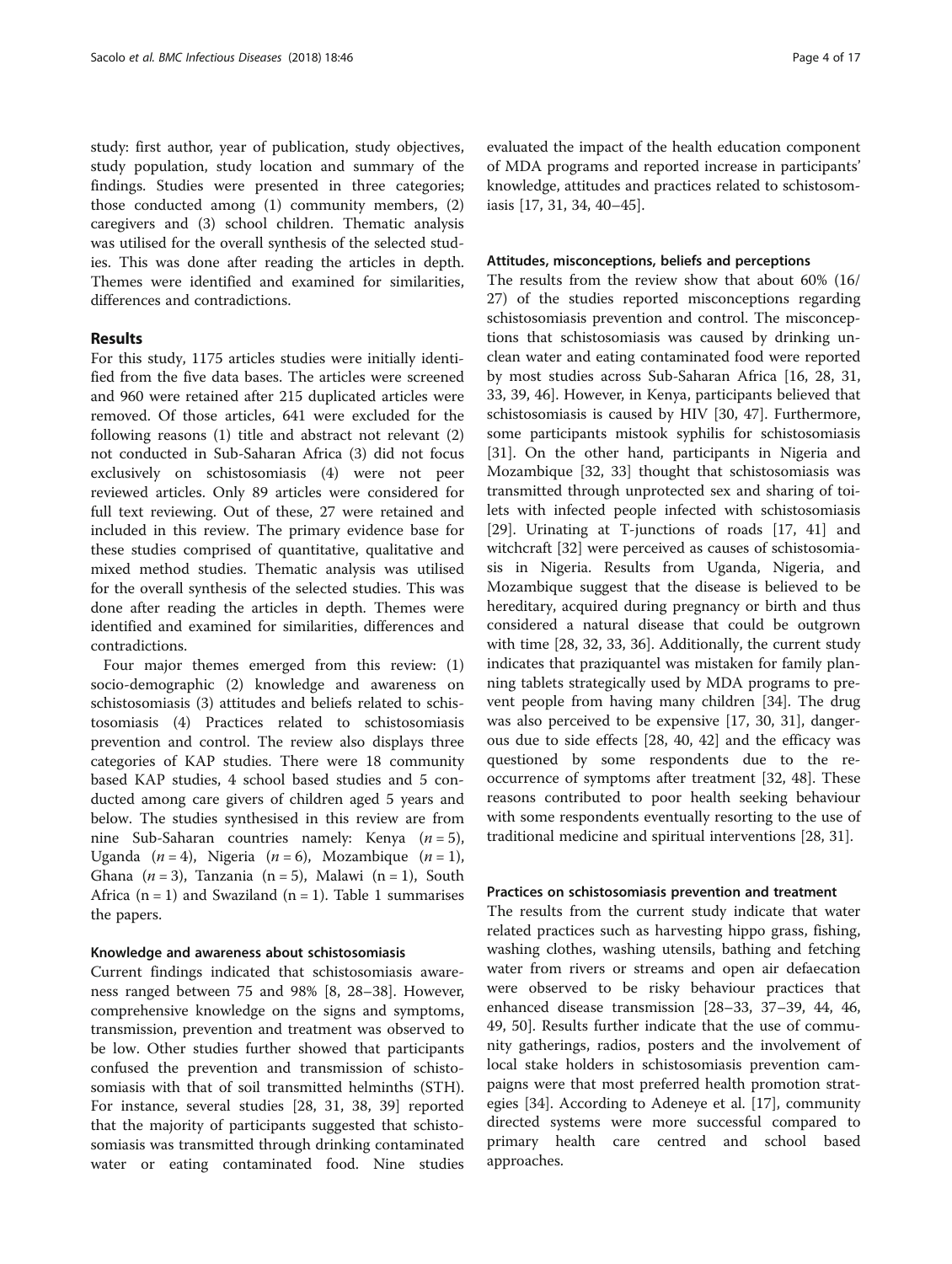<span id="page-4-0"></span>

|                                                                     | Table 1 Summary of studies that were used in the scoping Review                                                                                                                                    |                                                                                                                                                                                    |                                                                                                |                                                                                                                                                                                                                                                                                                                                                                                                                                                                                                                                                                                                                                                                                                                                                                                                                                                                                                                                 |
|---------------------------------------------------------------------|----------------------------------------------------------------------------------------------------------------------------------------------------------------------------------------------------|------------------------------------------------------------------------------------------------------------------------------------------------------------------------------------|------------------------------------------------------------------------------------------------|---------------------------------------------------------------------------------------------------------------------------------------------------------------------------------------------------------------------------------------------------------------------------------------------------------------------------------------------------------------------------------------------------------------------------------------------------------------------------------------------------------------------------------------------------------------------------------------------------------------------------------------------------------------------------------------------------------------------------------------------------------------------------------------------------------------------------------------------------------------------------------------------------------------------------------|
| Author/Year                                                         | Study objectives                                                                                                                                                                                   | Type of study                                                                                                                                                                      | Population/study location                                                                      | Summary of main findings                                                                                                                                                                                                                                                                                                                                                                                                                                                                                                                                                                                                                                                                                                                                                                                                                                                                                                        |
| Community based KAP studies (n = 18)<br>Adoka et al.<br>[39] / 2014 | knowledge and perceptions<br>Lake Victoria basin of Kenya.<br>To assess the community's<br>and control in relation to<br>prevalence, transmission<br>aquatic habitats in the<br>of schistosomiasis | Cross-sectional study using<br>semi-structured<br>questionnaires                                                                                                                   | Lake Victoria basin of Kenya.<br>243 community members                                         | associated with educational level, being male<br>Sociodemographic variables: knowledge was<br>the respondents were familiar with the life cycle<br>washing clothes and utensils and bathing in<br>rivers infested with intermediate host snails<br>Knowledge: (i) 42% of respondents had no<br>idea on how schistosomiasis is contracted, (ii)<br>eating dirty water/food was the cause for<br>Misconceptions: 18% mentioned drinking/<br>of schistosomiasis and (iv) 38% had no idea<br>Practices: Risky water practices included,<br>harvesting hippo grass, fishing, and<br>22% rightly mentioned causes of<br>schistosomiasis. (iii) Only 3% of<br>how schistosomiasis is treated.<br>and occupation type<br>schistosomiasis.                                                                                                                                                                                               |
| Anguza et al.<br>[28] / 2007                                        | intestinal schistosomiasis<br>To elicit and understand<br>that is a prerequisite for<br>peoples' perceptions of<br>designing appropriate<br>control strategies.                                    | Mixed method study using<br>6 FGDs and 432 semi-<br>structured interviews                                                                                                          | respondents)/ Busia district<br>Community members (64<br>FGD participants and 432<br>of Uganda | Practices: (i) Traditional medicine was preferred<br>schistosomiasis, (ii) 14% were able to mention<br>be very low, mainly due to fear of side effects<br>(ii) About 70% of people practiced risky water<br>Attitudes: Respondents perceived community<br>poorly understood by all participants and (iii)<br>Sociodemographic variables: knowledge and<br>Misconceptions: 78% said schistosomiasis can<br>be prevented by not drinking contaminated<br>practices were associated with being male,<br>practices whilst 88% admitted that people<br>symptoms however early symptoms were<br>defecate in bushes and in the lake due to<br>involvement in schistosomiasis control to<br>schistosomiasis control program through<br>only 45% knew about the existence of a<br>Knowledge: (i) 97% were aware of<br>for schistosomiasis treatment.<br>peers and health workers<br>educated and employed<br>lack of latrines.<br>water. |
| Adeneye et al.<br>[17] / 2007                                       | factors that influences the<br>praziquantel for the mass<br>schistosomiasis infection.<br>To describe sociocultural<br>distribution process of<br>treatment of                                     | Qualitative study: FGDs and<br>in-depth interviews were<br>children and Adults from<br>and after MDA program<br>six communities before<br>held with adolescents,<br>implementation | Adults, adolescents and<br>children / Ogun State,<br>Southwest Nigeria                         | that schistosomiasis was caused by urinating at<br>Misconceptions: Community members believed<br>awareness on schistosomiasis; however causes<br>(ii) Community based interventions had more<br>successful treatment coverage compared to<br>expensive and doubted its efficacy prior to<br>efficacy of praziquantel against the disease<br>treatment after program due to perceived<br>Attitudes: People thought treatment was<br>Participants became more receptive of<br>Knowledge: There was a high level of<br>of infection were poorly understood.<br>a T-junction on the road.<br>and its availability.<br><b>MDA Practices: (i)</b>                                                                                                                                                                                                                                                                                     |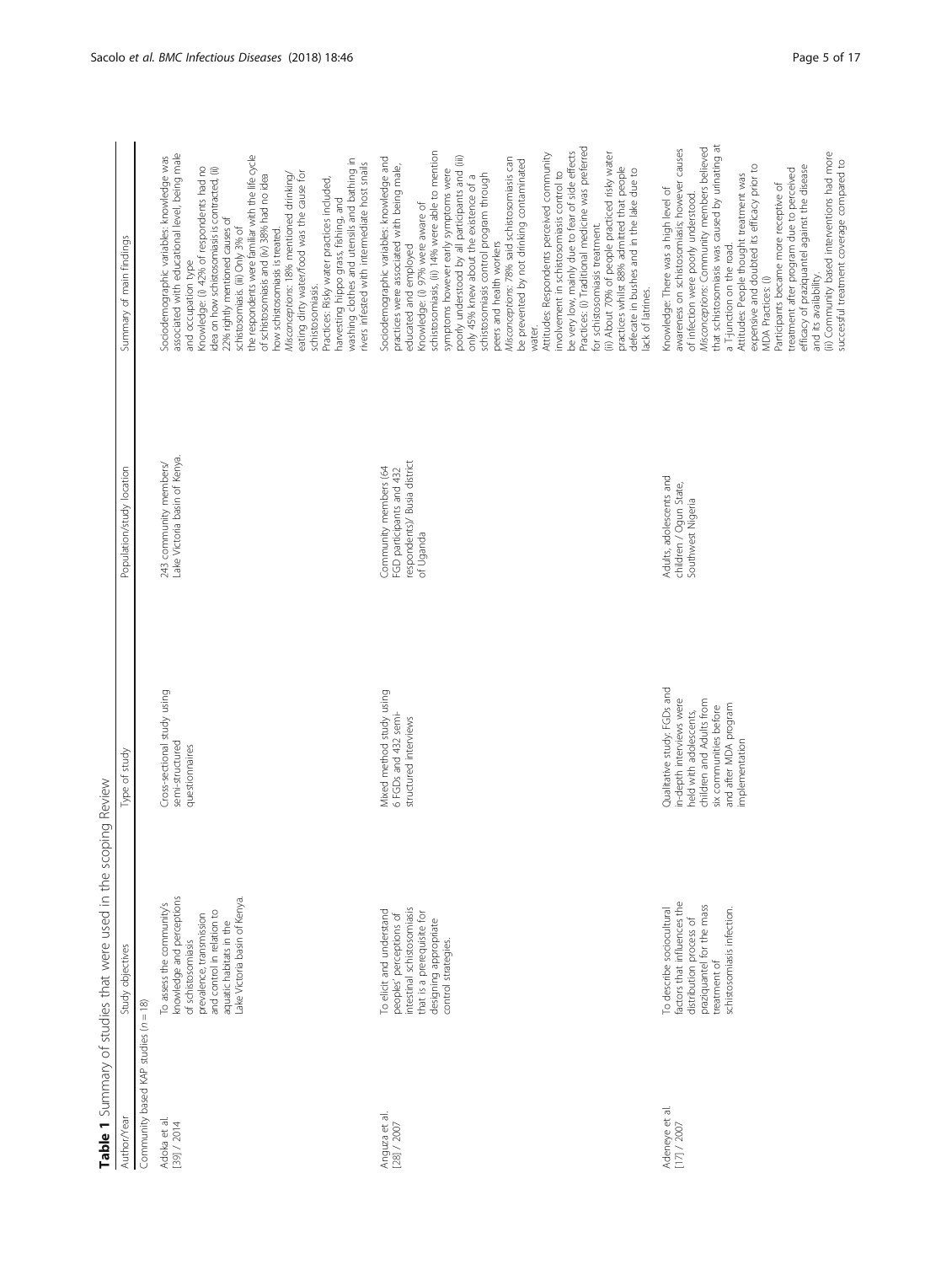|                                                                             | Summary of main findings<br>Population/study location | the Primary Health Care-centred or school<br>based approaches | were observed bathing/swimming in streams<br>schistosomiasis; major sources of information<br>transmission and (iv) 63.8% were ignorant of<br>Attitudes: Three-quarters of the respondents<br>considered schistosomiasis a serious disease.<br>treatment from clinics/hospitals, almost 50%<br>symptoms, (iii) 67.0% had no knowledge on<br>Practices: (i) Children and male adolescents<br>Knowledge: (i) 74.5% were aware of urinary<br>around water bodies and within farmlands.<br>practiced self-medication and 15.3% either<br>spread by sharing a toilet with an infected<br>believed that schistosomiasis is caused by<br>Sociodemographic variables: Males, those<br>eating salty or sour food or that it can be<br>(ii) Only 34.7% of the participants sought<br>Misconception: 18.9% of the respondents<br>were family and neighbours (ii) 38.6% of<br>and ponds and human excreta was seen<br>respondents were more knowledgeable<br>participants were ignorant of signs and<br>used traditional medicine or nothing.<br>educated or employed and younger<br>compared to their counterparts.<br>all preventive measures.<br>person<br>communities in Kano State<br>551 individuals from rural | Attitudes: MDA was perceived to be beneficial<br>praziquantel (PZQ), together with shortage of<br>Praziquantel in health facilities<br>Practices: Poor health seeking behaviour was<br>because it improved participants health<br>related to side-effects, smell and size of<br>conditions,<br>Victoria islands in Uganda<br>Community members/L | knowledge on transmission was poor as shown<br>(84.3%), teachers (80.4%) and household heads<br>heads believed schistosomiasis was caused by<br>(87.3%) knew about schistosomiasis. However<br>drinking dirty water and eating contaminated<br>females. Tertiary education, treatment history<br>Socio-demographic variables: Males were 1.5<br>Misconceptions: Fifteen percent of household<br>common, only 33% house hold heads had<br>latrines in their homes. (ii) An observation in<br>Knowledge: Biomedical staff (92.3%), pupils<br>times more knowledgeable compared to<br>Practices: (i) Open defaecation was very<br>and staying longer in islands were also<br>by, 38% and 50% biomedical staff and<br>determinants of higher knowledge.<br>household heads respectively.<br>food<br>908 household heads, 286<br>biomedical workers/ Lake<br>pupils, 104 teachers, 47<br>drug distributors, 181<br>Victoria, Uganda |
|-----------------------------------------------------------------------------|-------------------------------------------------------|---------------------------------------------------------------|-----------------------------------------------------------------------------------------------------------------------------------------------------------------------------------------------------------------------------------------------------------------------------------------------------------------------------------------------------------------------------------------------------------------------------------------------------------------------------------------------------------------------------------------------------------------------------------------------------------------------------------------------------------------------------------------------------------------------------------------------------------------------------------------------------------------------------------------------------------------------------------------------------------------------------------------------------------------------------------------------------------------------------------------------------------------------------------------------------------------------------------------------------------------------------------------------------------|--------------------------------------------------------------------------------------------------------------------------------------------------------------------------------------------------------------------------------------------------------------------------------------------------------------------------------------------------|--------------------------------------------------------------------------------------------------------------------------------------------------------------------------------------------------------------------------------------------------------------------------------------------------------------------------------------------------------------------------------------------------------------------------------------------------------------------------------------------------------------------------------------------------------------------------------------------------------------------------------------------------------------------------------------------------------------------------------------------------------------------------------------------------------------------------------------------------------------------------------------------------------------------------------|
|                                                                             | Type of study                                         |                                                               | in Nigeria<br>Cross-sectional study using<br>a structured questionnaire                                                                                                                                                                                                                                                                                                                                                                                                                                                                                                                                                                                                                                                                                                                                                                                                                                                                                                                                                                                                                                                                                                                                   | districts implementing the<br>Qualitative study in 20<br>programme                                                                                                                                                                                                                                                                               | Cross sectional descriptive study<br>using a semi structured<br>questionnaire                                                                                                                                                                                                                                                                                                                                                                                                                                                                                                                                                                                                                                                                                                                                                                                                                                                  |
| Table 1 Summary of studies that were used in the scoping Review (Continued) | Study objectives                                      |                                                               | practices (KAP) regarding<br>rural Hausa communities<br>knowledge, attitude and<br>schistosomiasis among<br>in Kano State, Nigeria.<br>To evaluate the                                                                                                                                                                                                                                                                                                                                                                                                                                                                                                                                                                                                                                                                                                                                                                                                                                                                                                                                                                                                                                                    | programme and recipients<br>perceptions, attitudes,<br>experiences of those<br>implementing the<br>To describe the<br>constraints and<br>of treatment.                                                                                                                                                                                           | To assess community<br>schistosomiasis KAP<br>awareness on                                                                                                                                                                                                                                                                                                                                                                                                                                                                                                                                                                                                                                                                                                                                                                                                                                                                     |
|                                                                             | Author/Year                                           |                                                               | Dawaki et al<br>[29] / 2015                                                                                                                                                                                                                                                                                                                                                                                                                                                                                                                                                                                                                                                                                                                                                                                                                                                                                                                                                                                                                                                                                                                                                                               | Fleming et al.<br>[40] / 2009                                                                                                                                                                                                                                                                                                                    | Kabatereine<br>et al. [16] /<br>2014                                                                                                                                                                                                                                                                                                                                                                                                                                                                                                                                                                                                                                                                                                                                                                                                                                                                                           |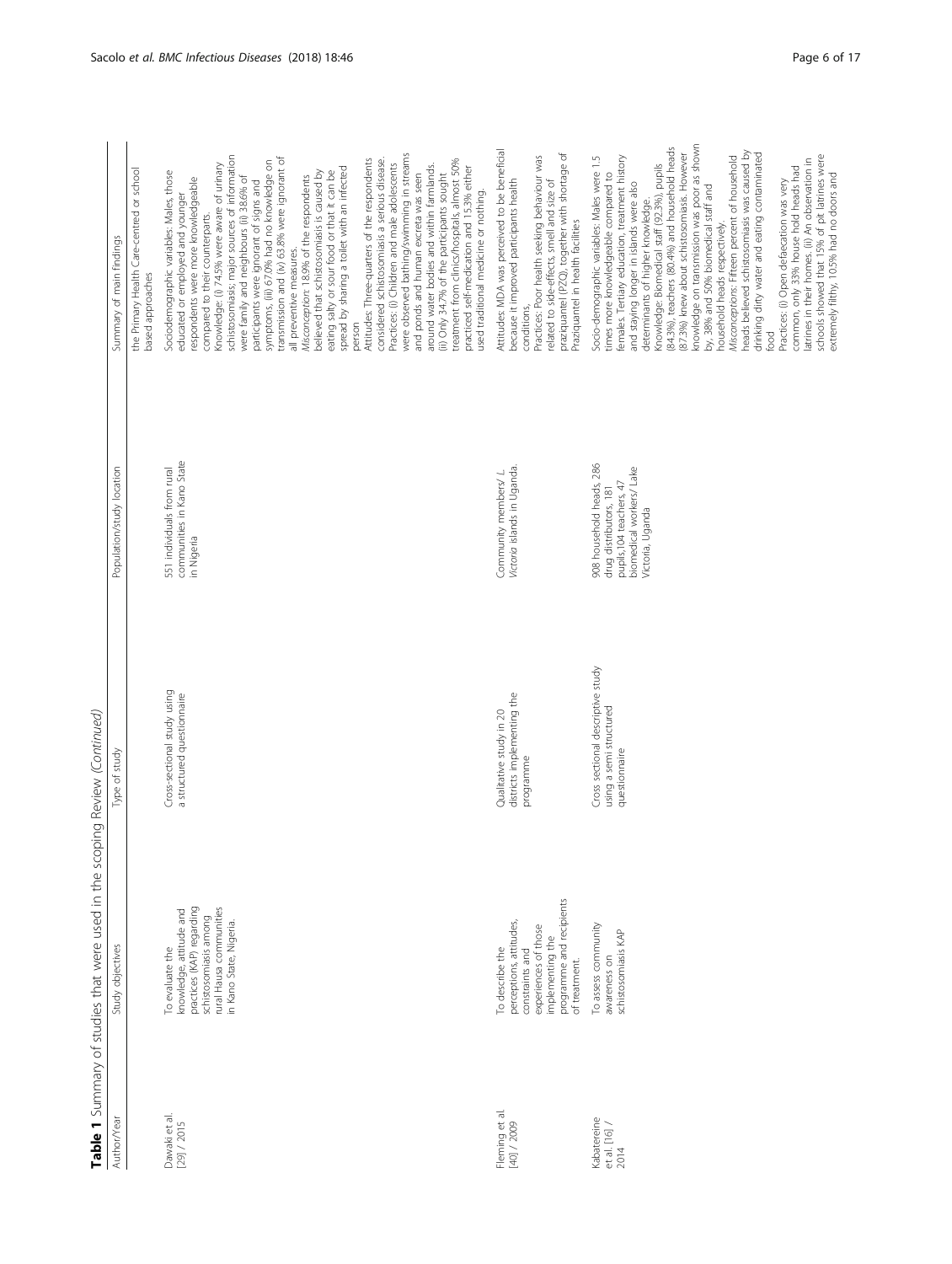|                                  | Table 1 Summary of studies that were used in the scoping Review (Continued)                                                                                                        |                                                                                                                                  |                                                                                                           |                                                                                                                                                                                                                                                                                                                                                                                                                                                                                                                                                                                                                                                                                                                                                                                                                                                                                                                                                                                                                                                                                                                                  |
|----------------------------------|------------------------------------------------------------------------------------------------------------------------------------------------------------------------------------|----------------------------------------------------------------------------------------------------------------------------------|-----------------------------------------------------------------------------------------------------------|----------------------------------------------------------------------------------------------------------------------------------------------------------------------------------------------------------------------------------------------------------------------------------------------------------------------------------------------------------------------------------------------------------------------------------------------------------------------------------------------------------------------------------------------------------------------------------------------------------------------------------------------------------------------------------------------------------------------------------------------------------------------------------------------------------------------------------------------------------------------------------------------------------------------------------------------------------------------------------------------------------------------------------------------------------------------------------------------------------------------------------|
| Author/Year                      | Study objectives                                                                                                                                                                   | Type of study                                                                                                                    | Population/study location                                                                                 | Summary of main findings                                                                                                                                                                                                                                                                                                                                                                                                                                                                                                                                                                                                                                                                                                                                                                                                                                                                                                                                                                                                                                                                                                         |
|                                  |                                                                                                                                                                                    |                                                                                                                                  |                                                                                                           | 13.7% were unusable because they were<br>either full or collapsed.                                                                                                                                                                                                                                                                                                                                                                                                                                                                                                                                                                                                                                                                                                                                                                                                                                                                                                                                                                                                                                                               |
| Mwai et al.<br>[30] / 2016       | control and prevention of<br>schistosomiasis infection<br>To assess KAP on the                                                                                                     | utilizing a mixed method<br>Cross sectional study<br>approach                                                                    | Community members aged 1<br>8 years and above (12 FGDs<br>and 465 respondents) /<br>Mwea Kirinyaga, Kenya | Attitudes: (i) 58.71 perceived schistosomiasis to<br>Knowledge: (i) Awareness was high (92.9%), (ii)<br>(ii) Washing hands before eating and applying<br>symptoms and 41% on transmission, (iii) 34.5%<br>jelly oil before entering the rice paddies were<br>were cited as the main source of information.<br>therefore some people preferred using herbs.<br>were associated with HIV and those infected<br>have proper pit latrines; they were often full<br>Misconception: (i) Schistosomiasis symptoms<br>with age, educational levels. Health workers<br>and unusable. Only 49.25% knew about the<br>Sociodemographic variables: Awareness on<br>not washing hands. Most residents did not<br>Practices: Respondents acknowledged risky<br>schistosomiasis was significantly associated<br>practices such as open air defaecation and<br>(ii) Treatment was perceived to be costly<br>also believed to be effective prevention<br>only 30% had adequate knowledge on<br>existence of community intervention<br>knew about prevention strategies<br>be common in the area.<br>were stigmatised.<br>programmes.<br>strategies |
| Musuva et al.<br>[31] / 2014     | schistosomiasis in an effort<br>knowledge, attitudes, and<br>To evaluate intervention<br>to improve intervention<br>strategies, community<br>practices on<br>strategies            | Qualitative survey using<br>32 FGDs                                                                                              | 237 Community members<br>years/ Nyanza province in<br>aged between 18 and 60<br>Kenya                     | schools but also posters, radio and community<br>comprehensive knowledge on schistosomiasis.<br>it for STI's (syphilis). Respondents also believed<br>as a sign of promiscuity. Respondents mistook<br>that schistosomiasis was contracted through<br>Attitudes: Treatment was widely perceived as<br>Misconception: Schistosomiasis was perceived<br>spiritual interventions, herbal treatments and<br>sometimes no drugs thus they resorted to<br>Knowledge: Respondents reported having<br>Practices: Respondents felt health facilities<br>were far, expensive, had long queues and<br>drinking dirty water, eating uncooked or<br>heard of schistosomiasis mainly though<br>too expensive and therefore avoided.<br>gatherings. However, many lacked<br>contaminated food.<br>medicine shops                                                                                                                                                                                                                                                                                                                                |
| Onyeneho<br>et al. [32]/<br>2010 | Government Areas of Delta<br>practices of the people in<br>To assess the knowledge,<br>Ndokwa Northeast Local<br>attitude/perception and<br>Oshimili South and<br>State in Nigeria | Cross-sectional study using<br>a uniform set of structured<br>administered by trained<br>interview schedule<br>field assistants. | years/Delta State in Nigeria<br>persons aged > or =15<br>400 randomly selected                            | schistosomiasis to be caused by witchcraft and<br>Knowledge: One-third of the participants were<br>because of the belief that there is no effective<br>sexual or body contact with infected persons.<br>cure for schistosomiasis since it reoccurs after<br>Practices: (i) Treatment was often not sought<br>Infection was also considered a normal<br>Misconceptions: A majority perceived<br>aware of the schistosomiasis.<br>growing process.                                                                                                                                                                                                                                                                                                                                                                                                                                                                                                                                                                                                                                                                                 |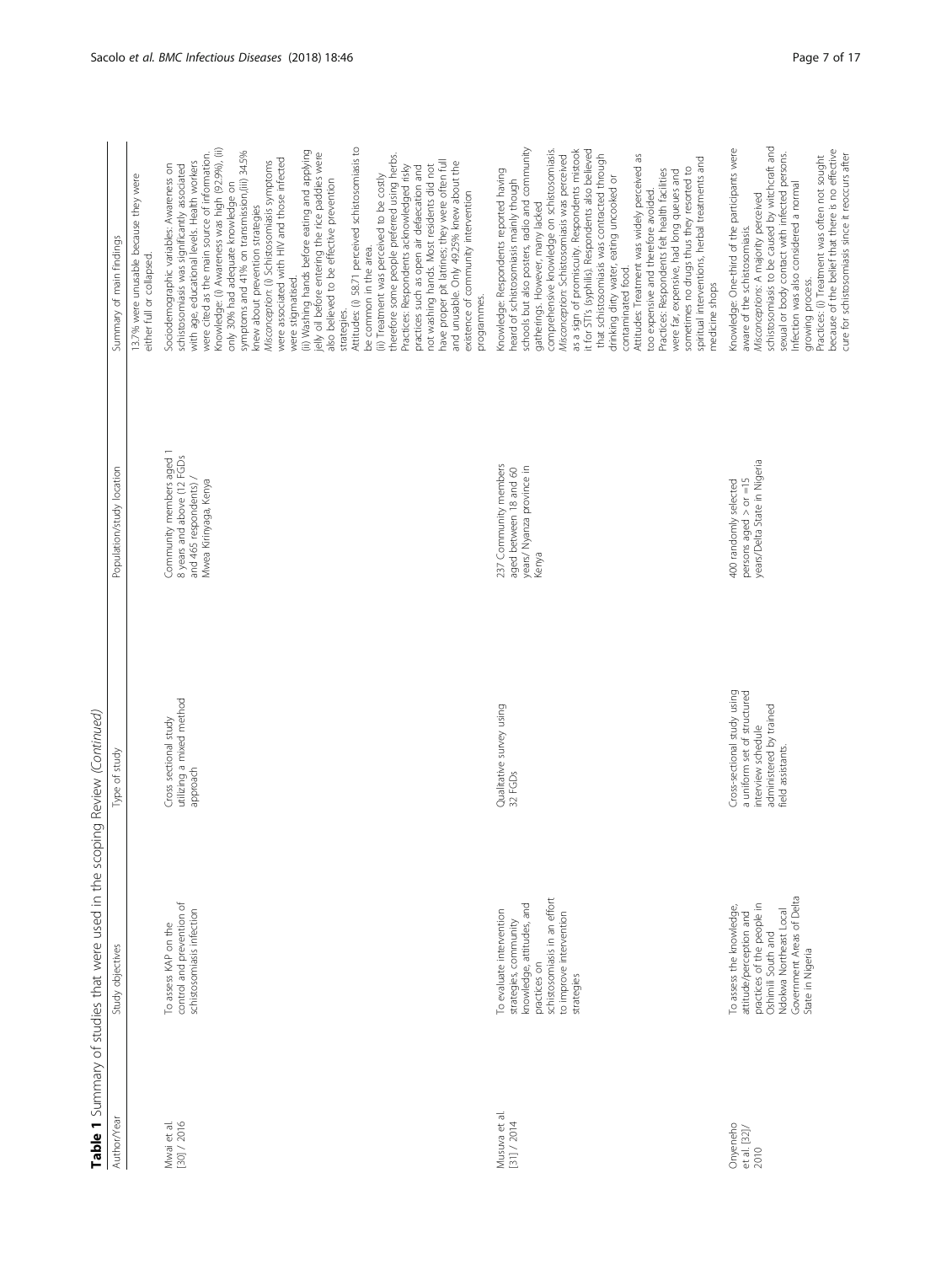|                                    | Table 1 Summary of studies that were used in the scoping Review (Continued)                                                                                                                                                                                                       |                                                                                                                                                                         |                                                                                                                                                                  |                                                                                                                                                                                                                                                                                                                                                                                                                                                                                                                                                                                                                                                                                                                                                                                                                                                                                                                                       |
|------------------------------------|-----------------------------------------------------------------------------------------------------------------------------------------------------------------------------------------------------------------------------------------------------------------------------------|-------------------------------------------------------------------------------------------------------------------------------------------------------------------------|------------------------------------------------------------------------------------------------------------------------------------------------------------------|---------------------------------------------------------------------------------------------------------------------------------------------------------------------------------------------------------------------------------------------------------------------------------------------------------------------------------------------------------------------------------------------------------------------------------------------------------------------------------------------------------------------------------------------------------------------------------------------------------------------------------------------------------------------------------------------------------------------------------------------------------------------------------------------------------------------------------------------------------------------------------------------------------------------------------------|
| Author/Year                        | Study objectives                                                                                                                                                                                                                                                                  | Type of study                                                                                                                                                           | Population/study location                                                                                                                                        | Summary of main findings                                                                                                                                                                                                                                                                                                                                                                                                                                                                                                                                                                                                                                                                                                                                                                                                                                                                                                              |
|                                    |                                                                                                                                                                                                                                                                                   |                                                                                                                                                                         |                                                                                                                                                                  | common activity among all participants,<br>treatment. (ii) Swimming in rivers was a<br>irrespective of sex and age.                                                                                                                                                                                                                                                                                                                                                                                                                                                                                                                                                                                                                                                                                                                                                                                                                   |
| et al. [48] /<br>2014<br>Odhiambo  | contracting schistosomiasis<br>as well as attitudes, health<br>control and risk factors for<br>antecedents that affect its<br>awareness on existence,<br>seeking behaviour and<br>To assess community<br>signs and symptoms,<br>causes, transmission,<br>environmental<br>control | discussions (FGDs) and key<br>Cross-sectional, descriptive<br>assessment that employed<br>informant interviews (KIIs).<br>including focus group<br>qualitative methods, | community members and<br>discussions among adult<br>interviews with opinion<br>leaders/Kisumu City,<br>eight key informant<br>Eight focus group<br>Western Kenya | Knowledge: Knowledge of signs and symptoms,<br>There was poor reception of drugs due to fear<br>schistosomiasis was poor at the beginning of<br>administering family planning pills thus some<br>Attitudes: Schistosomiasis was not perceived<br>of signs and symptoms. There was a general<br>people rejected the drugs and chased CHW<br>as a serious disease due to poor knowledge<br>of side effects and misconceptions however<br>understanding of preventive chemotherapy.<br>belief that transmission was unpreventable.<br>practices were widely reported by CHW. (ii)<br>Health Workers (CHW) were thought to be<br>Misconceptions: During MDA, Community<br>Practices: (i) Poor sanitary conditions and<br>during the third year of MDA, there was<br>prevention, transmission and control of<br>MDA program. People reflected a poor<br>Some doubted the efficacy of drugs.<br>from their compounds<br>notable improvement |
| Rassi et al.<br>[33]/2016          | relating to schistosomiasis<br>To determine knowledge,<br>attitudes and practices                                                                                                                                                                                                 | sectional household survey<br>A representative cross-<br>using a structured<br>questionnaire                                                                            | Community members from 791<br>Province, Mozambique<br>households/ Nampula                                                                                        | schistosomiasis and such information was from<br>protect themselves and their households from<br>Misconceptions: (i) Most people 81%, believed<br>practices 13%. (iv) 70% were able to mention<br>at least two correct symptoms of the disease.<br>Practice: Almost half stated that they did not<br>no knowledge of causes; (iii) only 26% cited<br>relatives, neighbours or friends. (ii) 57% had<br>hereditary or acquired during pregnancy or<br>Socio-demographics factors: Knowledge of<br>unprotected sex, (ii) 16% stated that it was<br>correct transmission routes and preventive<br>schistosomiasis was associated with being<br>schistosomiasis was transmitted through<br>birth. (iii) Some believed it was acquired<br>though drinking contaminated water.<br>Knowledge: (i) 91% were aware of<br>male and educated.<br>the disease.                                                                                    |
| Odaibo [41]/<br>Salawu and<br>2016 | on schistosomiasis burden<br>sociodemographic factors<br>knowledge, attitudes and<br>To assess the impact of<br>in pregnant women of<br>rural communities of<br>Nigeria.                                                                                                          | A cross sectional field study<br>using a semi-structured<br>questionnaire                                                                                               | 237 Pregnant women/<br>Ogun state Nigeria                                                                                                                        | infection was associated with educational level,<br>Knowledge: Awareness on schistosomiasis was<br>very low (34%) and less than 10% knew about<br>strongly predisposed the women to infection<br>(OR 4.31, Cl 2.17–8.57). Over 80% of the<br>schistosomiasis is contracted by urinating at<br>Misconceptions: 80% of participants believed<br>Practices: Multipurpose water usage pattern<br>Socio-demographic factors: Schistosomiasis<br>junctions or where a dog once urinated<br>occupation type and religion.<br>the causes of schistosomiasis.                                                                                                                                                                                                                                                                                                                                                                                  |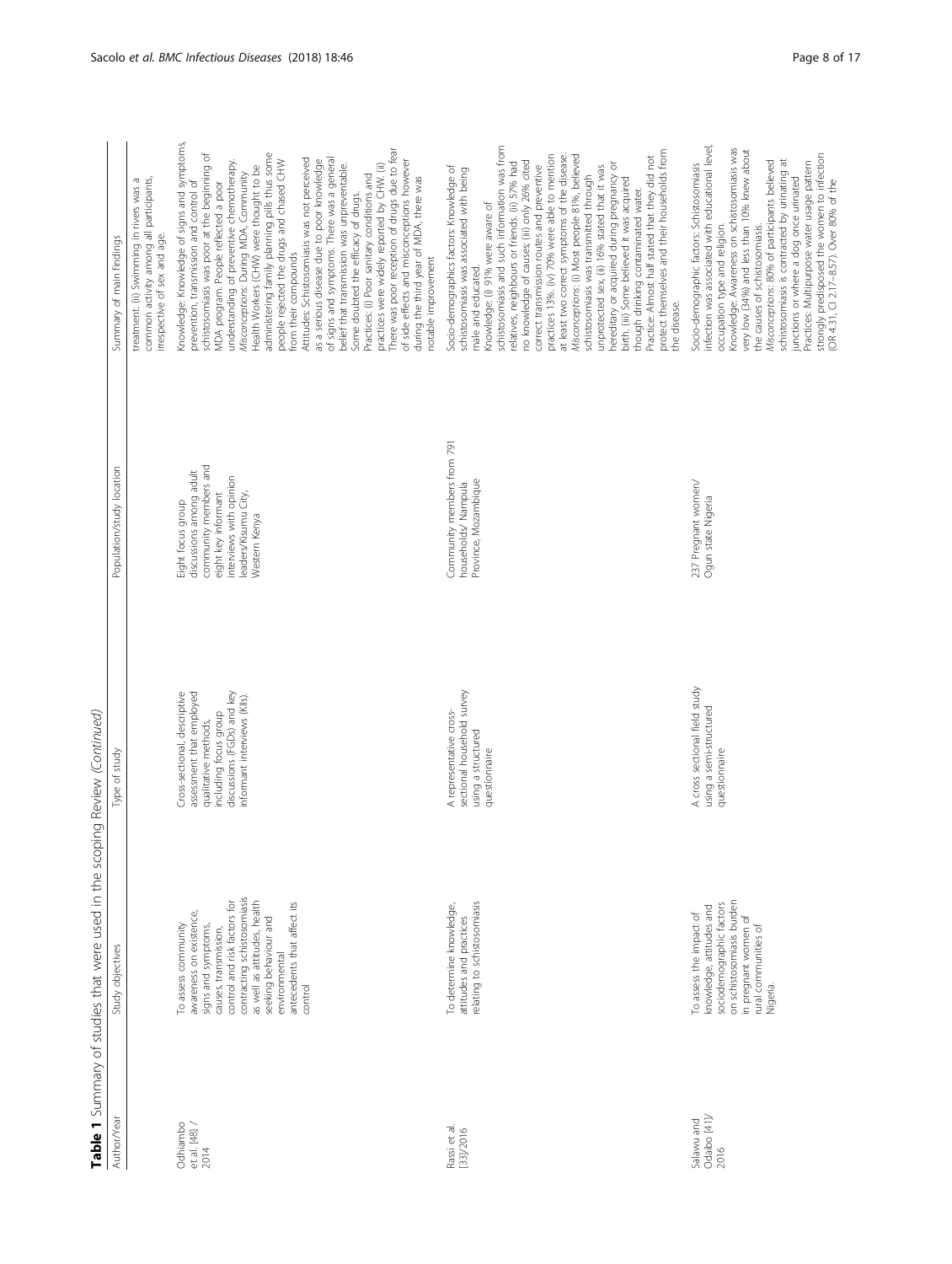|                                         | Table 1 Summary of studies that were used in the scoping Review (Continued)                                                                       |                                                                                                                     |                                                                                                                            |                                                                                                                                                                                                                                                                                                                                                                                                                                                                                                                                                                                                                                                                                                                                                                             |
|-----------------------------------------|---------------------------------------------------------------------------------------------------------------------------------------------------|---------------------------------------------------------------------------------------------------------------------|----------------------------------------------------------------------------------------------------------------------------|-----------------------------------------------------------------------------------------------------------------------------------------------------------------------------------------------------------------------------------------------------------------------------------------------------------------------------------------------------------------------------------------------------------------------------------------------------------------------------------------------------------------------------------------------------------------------------------------------------------------------------------------------------------------------------------------------------------------------------------------------------------------------------|
| Author/Year                             | Study objectives                                                                                                                                  | Type of study                                                                                                       | Population/study location                                                                                                  | Summary of main findings                                                                                                                                                                                                                                                                                                                                                                                                                                                                                                                                                                                                                                                                                                                                                    |
|                                         |                                                                                                                                                   |                                                                                                                     |                                                                                                                            | population visited the river either daily or<br>weekly.                                                                                                                                                                                                                                                                                                                                                                                                                                                                                                                                                                                                                                                                                                                     |
| Tuhebwe et al.<br>[42]/2015             | To assess the uptake of<br>MDA and associated<br>factors                                                                                          | utilizing a mixed method<br>Cross sectional study<br>approach                                                       | aged 18 years and above)<br>in Koome Islands, Central<br>Adults (615 respondents<br>Uganda                                 | Knowledge: There was inadequate knowledge<br>barriers to MDA uptake however respondents<br>Attitude: People felt the tablets were too big,<br>was associated with age, occupational status<br>(adjusted odds ratio [AOR] 1.85, 95% Cl 1.22-<br>schistosomiasis transmission and prevention<br>education from the health personnel (AOR<br>5.95, 95% Cl 3.67–9.65) were more receptive<br>prevention and these were associated with<br>2.81) and reported to have received health<br>Sociodemographic: Uptake of praziquantel<br>Practice: Long waiting time were reported<br>had a bad taste and they feared the side<br>about schistosomiasis transmission and<br>who were knowledgeable about<br>and the level of education<br>low MDA uptake.<br>of drugs.<br>effects    |
| Yirenya-Tawiah<br>et al. [49]/2011      | of schistosomiasis among<br>To show the importance<br>adult populations in the<br>Volta Basin of Ghana.                                           | Cross-sectional survey<br>using a structured<br>questionnaire                                                       | the Afram and Lower Volta<br>riparian communities on<br>subjects from 30 rural<br>A total of 3301 study<br>Basin of Ghana. | correctly stated the cause of infection however,<br>of males and 24.7% of females had knowledge<br>their health condition, (ii) 23.3% of males and<br>29.7% of females were taking self-medication<br>period reported to have done nothing about<br>associated with the male status and location.<br>females showed symptoms during the study<br>know the source of infection; (iii) only 35.4%<br>36.5% of men and 22.2% of women did not<br>and (iii) only 23.3% of males and 29.7% of<br>aware of schistosomiasis as a waterborne<br>(ii) 99.4% males and 88.7% females were<br>disease, (ii) over 60% of the respondents<br>Knowledge: Knowledge was significantly<br>Practice: (i) 38.5% of males and 39.5% of<br>females visited a health facility.<br>on prevention. |
| Yirenya-Tawiah<br>et al. [51] /<br>2016 | schistosomiasis awareness<br>in terms of its scope and<br>To determine urogenital<br>signs and symptoms                                           | (FGDs) were also conducted<br>24 focus group discussions<br>Mixed method study using<br>a structured questionnaire; | 15-49 years from 30 riparian<br>2585 respondents aged<br>communities/ Endemic<br>communities in Ghana                      | knowledgeable than females, 14.5% and 7.2%<br>schistosomiasis could facilitate the acquisition<br>Socio-demographic factors: Males were more<br>Knowledge: 99.4% of male respondents and<br>88.7% of female respondents were aware of<br>Only 207 out of 1096 subjects (18.9%) knew<br>that schistosomiasis can have reproductive<br>schistosomiasis as a waterborne disease.<br>health implications and only 12.3% of<br>respondents knew that urogenital<br>$(p = 0.001)$ , respectively.<br>of HIV.                                                                                                                                                                                                                                                                      |
| Omedo et al.<br>[47]/2012               | Perspectives on Mass Drug<br>Schistosomiasis Control in<br>Workers' Experiences and<br>Community Health<br>Administration for<br>To determine the | unstructured open-ended<br>Qualitative study using<br>group discussions                                             | 65 CHWs were interviewed<br>from the eight districts/<br>Western Kenya                                                     | awareness of such an intervention and some<br>Attitude: Community Health Workers (CHWs)<br>were not comfortable with being treated by<br>reported that people had negative attitudes<br>towards the MDA due to lack of media<br>non-professionals.                                                                                                                                                                                                                                                                                                                                                                                                                                                                                                                          |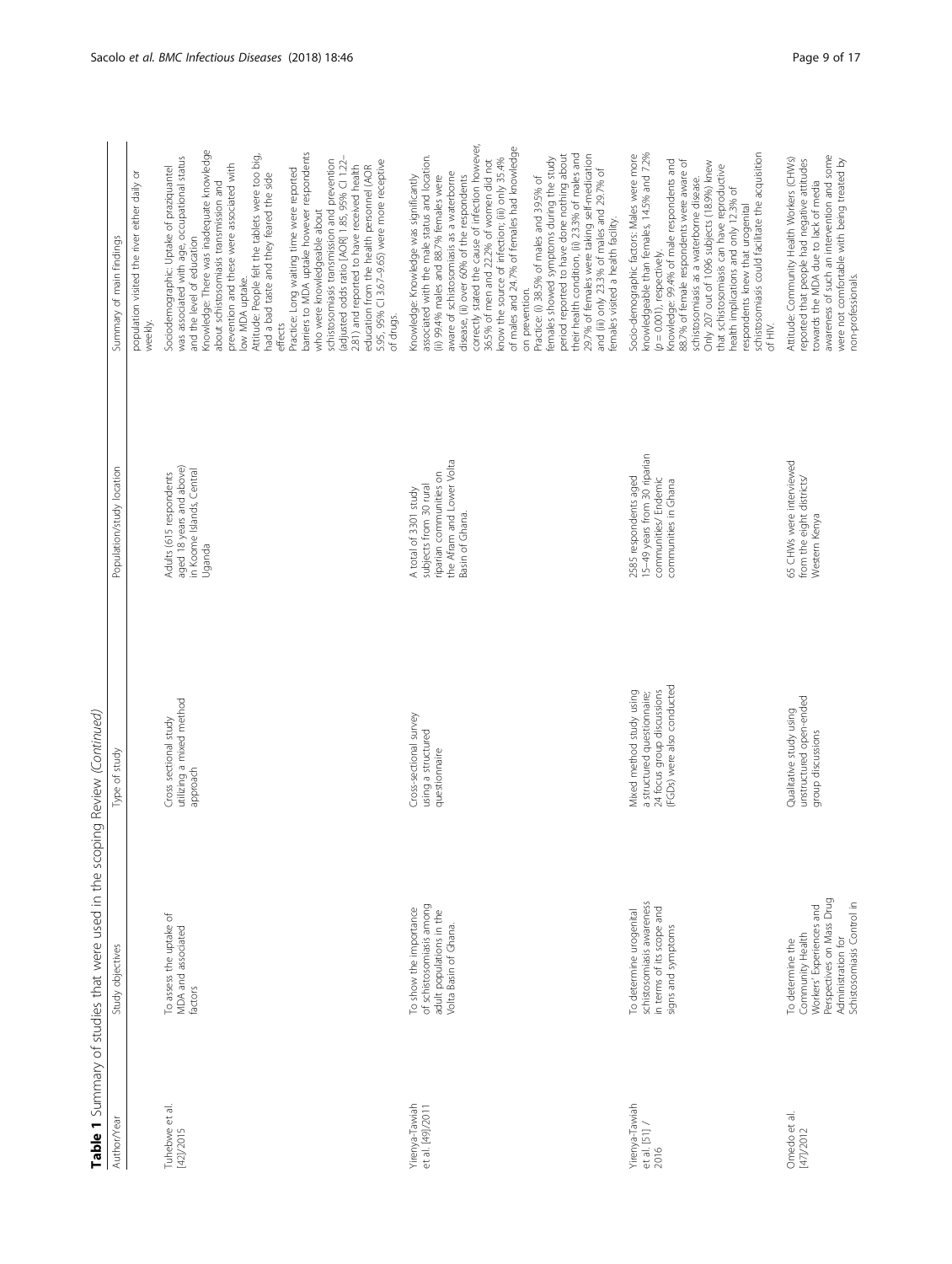| Author/Year                                                                   | Study objectives                                                                                                                                                          | Type of study                                                                                                                                  | Population/study location                                                                              | Summary of main findings                                                                                                                                                                                                                                                                                                                                                                                                                                                                                                                                                                                                                                                                                   |
|-------------------------------------------------------------------------------|---------------------------------------------------------------------------------------------------------------------------------------------------------------------------|------------------------------------------------------------------------------------------------------------------------------------------------|--------------------------------------------------------------------------------------------------------|------------------------------------------------------------------------------------------------------------------------------------------------------------------------------------------------------------------------------------------------------------------------------------------------------------------------------------------------------------------------------------------------------------------------------------------------------------------------------------------------------------------------------------------------------------------------------------------------------------------------------------------------------------------------------------------------------------|
|                                                                               | Western Kenya: The SCORE<br>Project                                                                                                                                       |                                                                                                                                                |                                                                                                        | treatment and not for prevention. The lack of<br>that they could cause cancer, some believed<br>food negatively affected residents' reception<br>thought the drugs were meant to kill them.<br>residents rejected the drugs due to a belief<br>Practice: Some people refused praziquantel<br>because they preferred taking the drug for<br>Misconception: CHWs reported that some<br>they were for HIV treatment and some<br>of the drug.                                                                                                                                                                                                                                                                  |
| Omedo et al.<br>[34]/2014                                                     | To evaluate the impact of<br>schistosomiasis in Kisumu<br>a health communication<br>West, Kenya: the SCORE<br>campaign for<br>Project                                     | Qualitative study using<br>FGDs                                                                                                                | 53 community health care<br>workers/ Kisumu West,<br>Kenya                                             | praziquantel tablets were family planning pills<br>Community Health Workers perceived radios<br>(iii) The involvement of stakeholders in mass<br>media campaign process was also said have<br>increased acceptance and demand for the<br>Misconception: Community Health Workers<br>Knowledge: Media awareness before MDA<br>control and side effects which stimulated<br>increased knowledge on schistosomiasis<br>Practice: (i) Community Health Workers<br>and as more effective than community<br>gatherings as means for sensitising the<br>reported improved work output and<br>compliance compared to baseline.(ii)<br>reported that some people thought<br>been beneficial.<br>community.<br>drug. |
| Mwanga and<br>Lwambo [43] /<br>2013                                           | post-intervention perceptions<br>To determine the pre-and<br>and water contact behaviour<br>related to schistosomiasis in<br>north-western Tanzania                       | (KAP) questionnaire surveys<br>conducted between 2008<br>intervention knowledge,<br>attitudes and practices<br>Data was from post-<br>and 2010 | in north-western Tanzania.<br>157 community members<br>aged 15 years and above                         | after the intervention. Reported behaviour was<br>Knowledge: There was a significant increase in<br>of water contacts also decreased significantly<br>Practice: The frequency, duration and timing<br>consequences of schistosomiasis after the<br>found to be congruous with the actual<br>respondents' knowledge of the cause,<br>transmission, symptoms and health<br>(observed) behaviour.<br>intervention.                                                                                                                                                                                                                                                                                            |
| Studies on care givers KAP n = (4)<br>Ng'weng'weta<br>and Tarimo<br>[35]/2016 | haematobium and factors<br>associated with exposure<br>of preschool children in<br>Kigogo ward, Kindoni<br>district, Dar es Salaam<br>To determine the<br>magnitude of S. | Quantitative cross sectional<br>study                                                                                                          | and 424 pupils/ Kinondoni<br>municipality, Dar es Salam,<br>A total of 408 caregivers<br>Tanzania 2016 | symptoms, treatment and preventive measures,<br>all encompassing.<br>Attitudes: 76% did not consider schistosomiasis<br>associated with knowledge on schistosomiasis.<br>Knowledge: Awareness was 91.7% among care<br>ongoing preventive chemotherapy campaigns<br>givers. The level of comprehensive knowledge<br>Socio-demographic factors: Marital status was<br>Practice: The high level of knowledge (83.6%)<br>a health problem yet above 90% perceived<br>the only demographic variable significantly<br>in this study was said to be a reflection of<br>was 83.6% on the mode of transmission,<br>predisposing their children to infection<br>their water practices to be risky and                |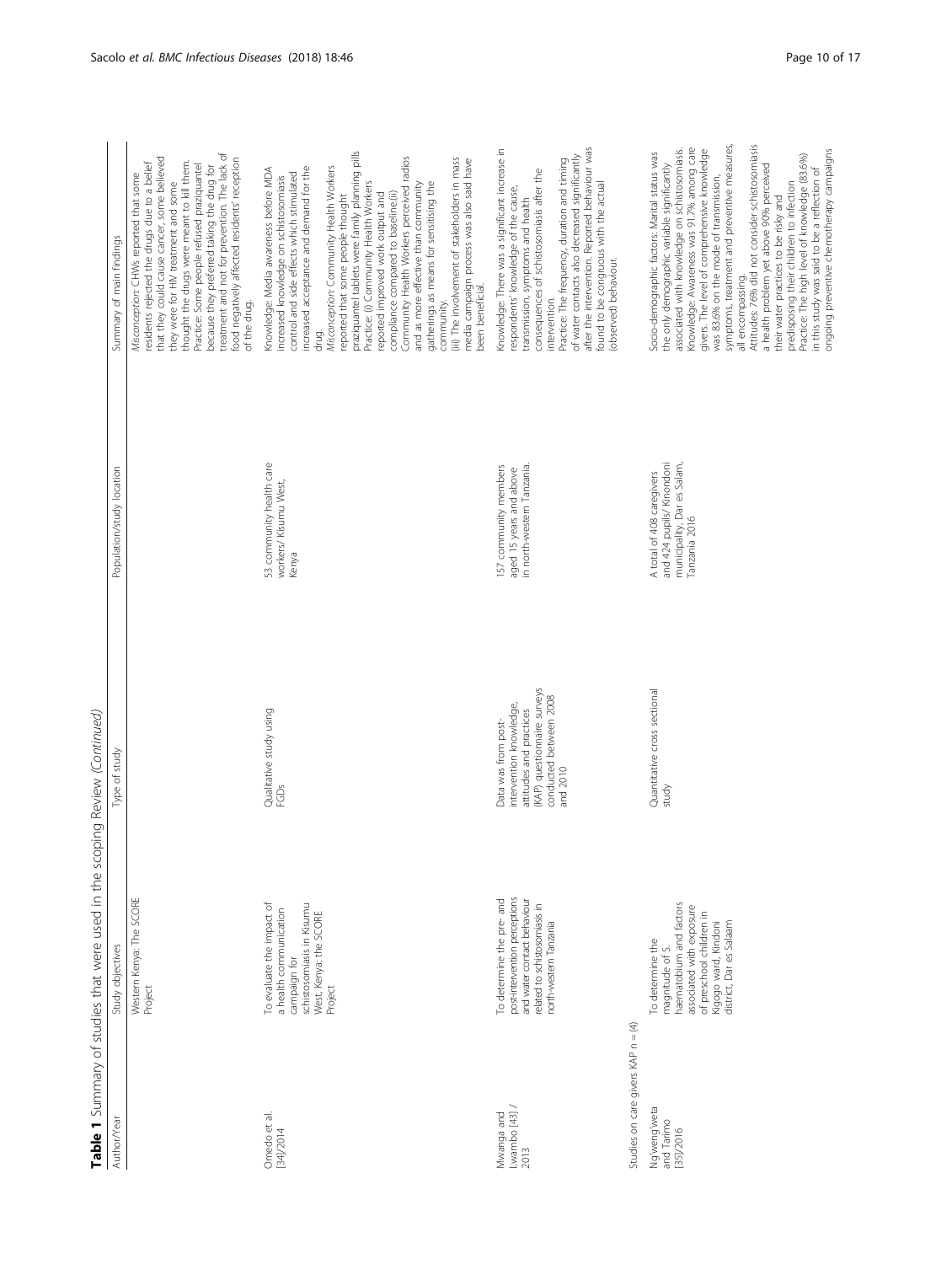|                                                                                                               | Table 1 Summary of studies that were used in the scoping Review (Continued)                                                                                                                                                                                                              |                                                                                                                                                                                |                                                                                                                                                     |                                                                                                                                                                                                                                                                                                                                                                                                                                                                                                                                                                                                                                                                                                                 |
|---------------------------------------------------------------------------------------------------------------|------------------------------------------------------------------------------------------------------------------------------------------------------------------------------------------------------------------------------------------------------------------------------------------|--------------------------------------------------------------------------------------------------------------------------------------------------------------------------------|-----------------------------------------------------------------------------------------------------------------------------------------------------|-----------------------------------------------------------------------------------------------------------------------------------------------------------------------------------------------------------------------------------------------------------------------------------------------------------------------------------------------------------------------------------------------------------------------------------------------------------------------------------------------------------------------------------------------------------------------------------------------------------------------------------------------------------------------------------------------------------------|
| Author/Year                                                                                                   | Study objectives                                                                                                                                                                                                                                                                         | Type of study                                                                                                                                                                  | Population/study location                                                                                                                           | Summary of main findings                                                                                                                                                                                                                                                                                                                                                                                                                                                                                                                                                                                                                                                                                        |
| Ekpo et al.<br>[36]/2010                                                                                      | prevalence and intensity of<br>pre-school children between<br>urinary schistosomiasis in<br>the ages of 1-6 years<br>To determine the                                                                                                                                                    | Qualitative survey, using 3<br>FGDs among adult males,<br>adult females and pre-<br>school children aged 4-6<br>years.                                                         | Care givers and Preschool<br>children aged 1-6 /<br>lewo-Orile Nigeria.                                                                             | Misconceptions: Schistosomiasis was considered<br>by taking them along to rivers for bathing and<br>study exposing preschool children to infection<br>their own for washing clothes, fetching water,<br>Practices: (i) Care givers were seen during the<br>Attitudes: Schistosomiasis was not perceived<br>Knowledge: knowledge on transmission and<br>(ii) Older children were visiting streams on<br>a sign of virility and maturity<br>bathing and swimming.<br>as a serious disease.<br>treatment was poor<br>washing.                                                                                                                                                                                      |
| Ekpo et al.<br>[46]/2012                                                                                      | To determine the prevalence<br>and intensity of Schistosoma<br>haematobium infection in<br>below 6 years in two rural<br>preschool children aged<br>communities                                                                                                                          | FGDs among community<br>Qualitative study using<br>members                                                                                                                     | East, South-western Nigeria.<br>Care givers and Preschool<br>children aged 1-6/ ljebu                                                               | Practice: (i) Community members revealed that<br>Knowledge: Care givers were aware that fresh<br>seen accompanying their mothers to streams.<br>water bodies could cause schistosomiasis but<br>Misconceptions: Most respondents' believed<br>streams were their only source of water for<br>(ii) Preschool children aged 3-6 years were<br>whereas younger preschool children were<br>observed bathing and washing in streams<br>drinking unclean water was the cause for<br>did not know the mode of transmission<br>washing, bathing and cooking.<br>schistosomiasis.                                                                                                                                        |
| Moyo et al<br>[50]/2016                                                                                       | To determine the prevalence<br>group of preschool children<br>in Malawi.<br>schistosomiasis among a<br>of and risk factors for                                                                                                                                                           | Cross-sectional study using<br>a structured questionnaire                                                                                                                      | Malengachanzi, Nkhotakota<br>between 6 and 60 months<br>Pre-school children, aged<br>and caregivers/<br>District, Malawi                            | causation, prevention and treatment were 71%,<br>independently play in streams along with their<br>children accompany them to rivers/streams<br>Practice: (i) Caregivers reported that their<br>Knowledge: The levels of knowledge on<br>(ii) Male preschool children were said to<br>when conducting domestic chores.<br>88%, and 80%, respectively.<br>older peers.                                                                                                                                                                                                                                                                                                                                           |
| School based KAP studies $(n = 5)$<br>Maseko et al.<br>and De Kock<br>[37] / 2016<br>Wolmarans<br>[44] / 2009 | the KAPs of schoolchildren<br>of health education on the<br>The study aimed to assess<br>To determine the influence<br>haematobium infections in<br>morbidity of Schistosoma<br>prevalence, intensity and<br>children over a two-year<br>period in the Limpopo<br>Province, South Africa | cross-sectional survey using<br>in the experimental group<br>and 179 in control groups<br>Experimental study over a<br>A descriptive quantitative<br>2 year period, 67children | 146 Primary school children<br>Mamitwa Village Limpopo<br>in Siphofaneni Swaziland<br>Schoolchildren between<br>the ages of 4 and 14 in<br>Province | Knowledge: (i) 30% indicated that they had no<br>indiscriminate passage of contaminate excreta<br>(ii) 76% paid visits to the local river or dam as<br>(iii) Only 33% of the school children indicated<br>that their houses were equipped with toilets.<br>Sociodemographic variables: Knowledge was<br>correlated with predictors such as male sex,<br>Practice: (i) 98% indicated that they did not<br>the main source of recreation, bathing and<br>regarded their families as main sources of<br>transmission of schistosomiasis with the<br>knowledge of schistosomiasis and 43%<br>information. (ii) 0% could associate the<br>make use of house taps.<br>in natural water bodies.<br>washing of clothes. |
|                                                                                                               | on schistosomiasis, and to<br>identify practices that<br>support or hinder the                                                                                                                                                                                                           | a structured questionnaire                                                                                                                                                     |                                                                                                                                                     | always urinating in water, and always using<br>river water for domestic practices.                                                                                                                                                                                                                                                                                                                                                                                                                                                                                                                                                                                                                              |

 $\zeta$ ć  $\frac{1}{4}$  $\frac{3}{7}$ خ<br>4 ् ن<br>پ .<br>ن  $\frac{1}{2}$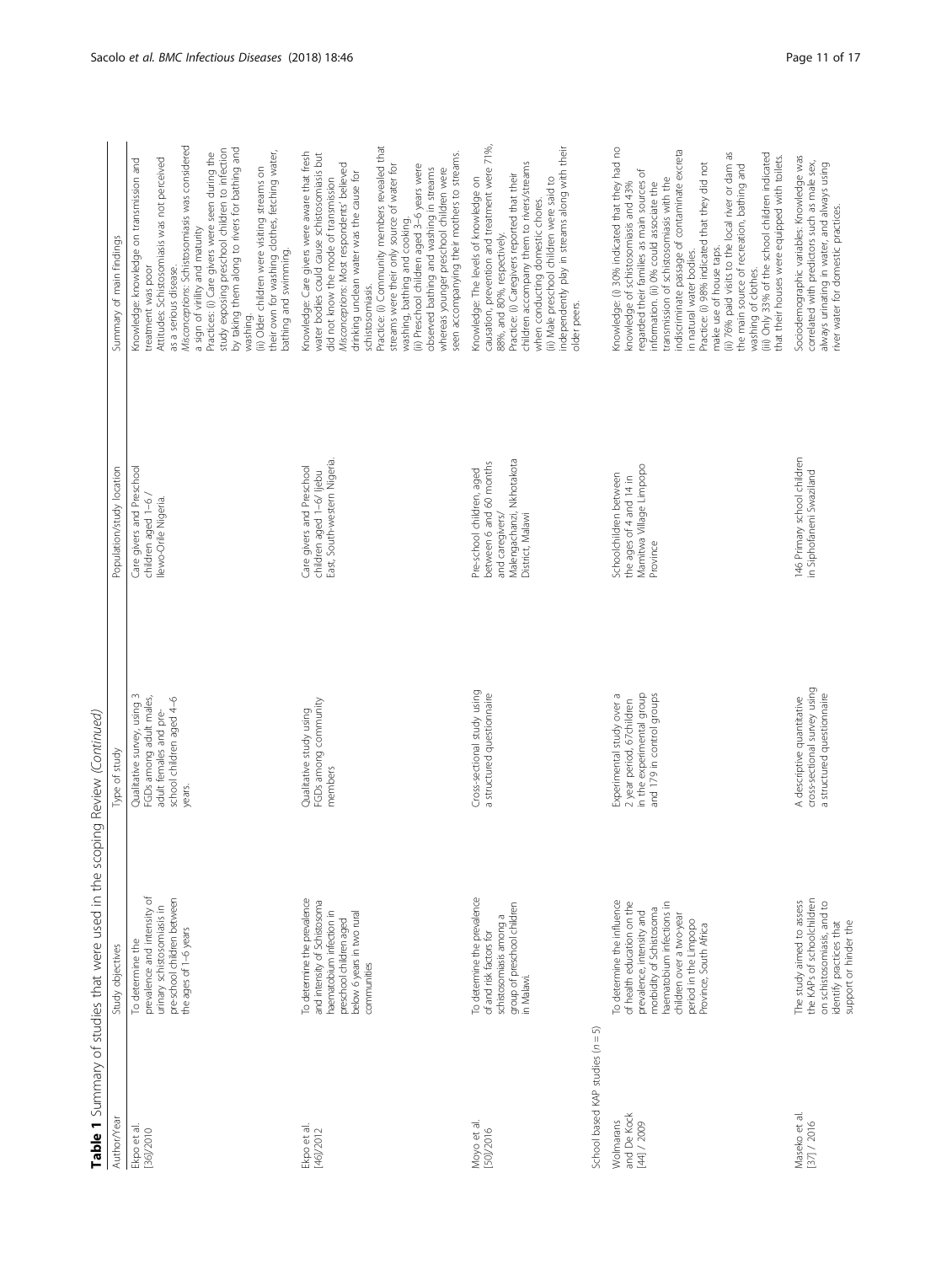|                                     | Table 1 Summary of studies that were used in the scoping Review (Continued)                                                                                                                                                                                                  |                                                                                                                                                                                       |                                                                                                          |                                                                                                                                                                                                                                                                                                                                                                                                                                                                                                                                                                                                                                                                                                                                                                         |
|-------------------------------------|------------------------------------------------------------------------------------------------------------------------------------------------------------------------------------------------------------------------------------------------------------------------------|---------------------------------------------------------------------------------------------------------------------------------------------------------------------------------------|----------------------------------------------------------------------------------------------------------|-------------------------------------------------------------------------------------------------------------------------------------------------------------------------------------------------------------------------------------------------------------------------------------------------------------------------------------------------------------------------------------------------------------------------------------------------------------------------------------------------------------------------------------------------------------------------------------------------------------------------------------------------------------------------------------------------------------------------------------------------------------------------|
| Author/Year                         | Study objectives                                                                                                                                                                                                                                                             | Type of study                                                                                                                                                                         | Population/study location                                                                                | Summary of main findings                                                                                                                                                                                                                                                                                                                                                                                                                                                                                                                                                                                                                                                                                                                                                |
|                                     | progress of schistosomiasis<br>control                                                                                                                                                                                                                                       |                                                                                                                                                                                       |                                                                                                          | intestinal schistosomiasis. (iv) 52.7% participants<br>said to be related to prevention and treatment<br>symptoms of urinary schistosomiasis however,<br>Practice: 78.8% reported being engaged in<br>risky water practices and 65.1% was the mean<br>Attitudes: The mean score of schistosomiasis<br>schistosomiasis. (ii) 74% knew the signs and<br>Misconceptions: Misconceptions noted were<br>(iii) only 0.7% knew signs and symptoms of<br>had knowledge of preventive measures<br>Knowledge: (i) 97.3% had heard about<br>attitudes was 86.8%.<br>score for practices.                                                                                                                                                                                           |
| Tarimo [45] /<br>Chaula and<br>2014 | impact of MDA campaigns<br>schistosomiasis, safe water<br>haemamtobium and the<br>on knowledge of urinary<br>intensity of Schistosoma<br>the two rounds of MDA<br>potentially unsafe water<br>o assess the impact of<br>use and contact with<br>on prevalence and<br>bodies. | was used to collect data<br>structured questionnaire<br>A quantitative cross-<br>sectional study. A                                                                                   | district in central Tanzania.<br>488 schoolchildren, Bahi                                                | borderline impact on safe water use $(p = 0.04)$<br>but had no impact on avoidance of contact<br>Practice: Uptake of MDA was 39.5% in 2011<br>MDA campaigns had significant impact on<br>knowledge of the disease $(p = 0.02)$ and<br>with unsafe water bodies $(p = 0.06)$<br>and 43.6% in 2012.                                                                                                                                                                                                                                                                                                                                                                                                                                                                       |
| Mazigo et al.<br>[38] / 2010        | To determine the prevalence<br>knowledge, perceptions and<br>preventative practices of<br>of Schistosoma mansoni,<br>school children towards                                                                                                                                 | Cross sectional study using<br>a structured questionnaire                                                                                                                             | school children/ Sengerema<br>200 randomly selected<br>district, Tanzania.                               | Knowledge: (i) About 87.5% of the respondents<br>reported to have heard about schistosomiasis<br>associated schistosomiasis with water contact<br>(ii) Most of respondents (96.5%) reported the<br>and (iii) 39.5% accurately quoted symptoms.<br>schools. (ii) Only 40.5% of the respondents<br>(iv) 34.5% respondents mentioned correct<br>and the main source of information were<br>control strategies against schistosomiasis.<br>Sociodemographic variables: Knowledge<br>Practice: (i) 84% of the children reported<br>(iii) A majority (82%) of the respondents<br>going to the lake and 68% reported to<br>reported that they had participated in<br>participate in paddy cultivation.<br>significantly increased with age<br>previous MDA.<br>use of toilets. |
| Person et al.<br>[56] / 2016        | Unguja and Pemba islands<br>perceptions, and practices<br>school-aged children on<br>community knowledge,<br>schistosomiasis among<br>To better understand<br>associated with                                                                                                | teachers, and 5 focus group<br>discussions with community<br>interviews with parents and<br>Qualitative study involving<br>35 children's discussion<br>groups, 41 in-depth<br>members | teachers and community<br>leaders /Zanzibar, United<br>School children, parents,<br>Republic of Tanzania | on severity of disease-associated consequences,<br>related activities of daily living and recreational<br>disease transmission, (ii) lack of understanding<br>Practices: School-aged children were regularly<br>Knowledge: (i) there was poor knowledge on<br>(iii) and lack of alternative options for water<br>freshwater bodies through practicing daily<br>exposed to contaminated natural, open<br>recreational and domestic activities<br>play                                                                                                                                                                                                                                                                                                                    |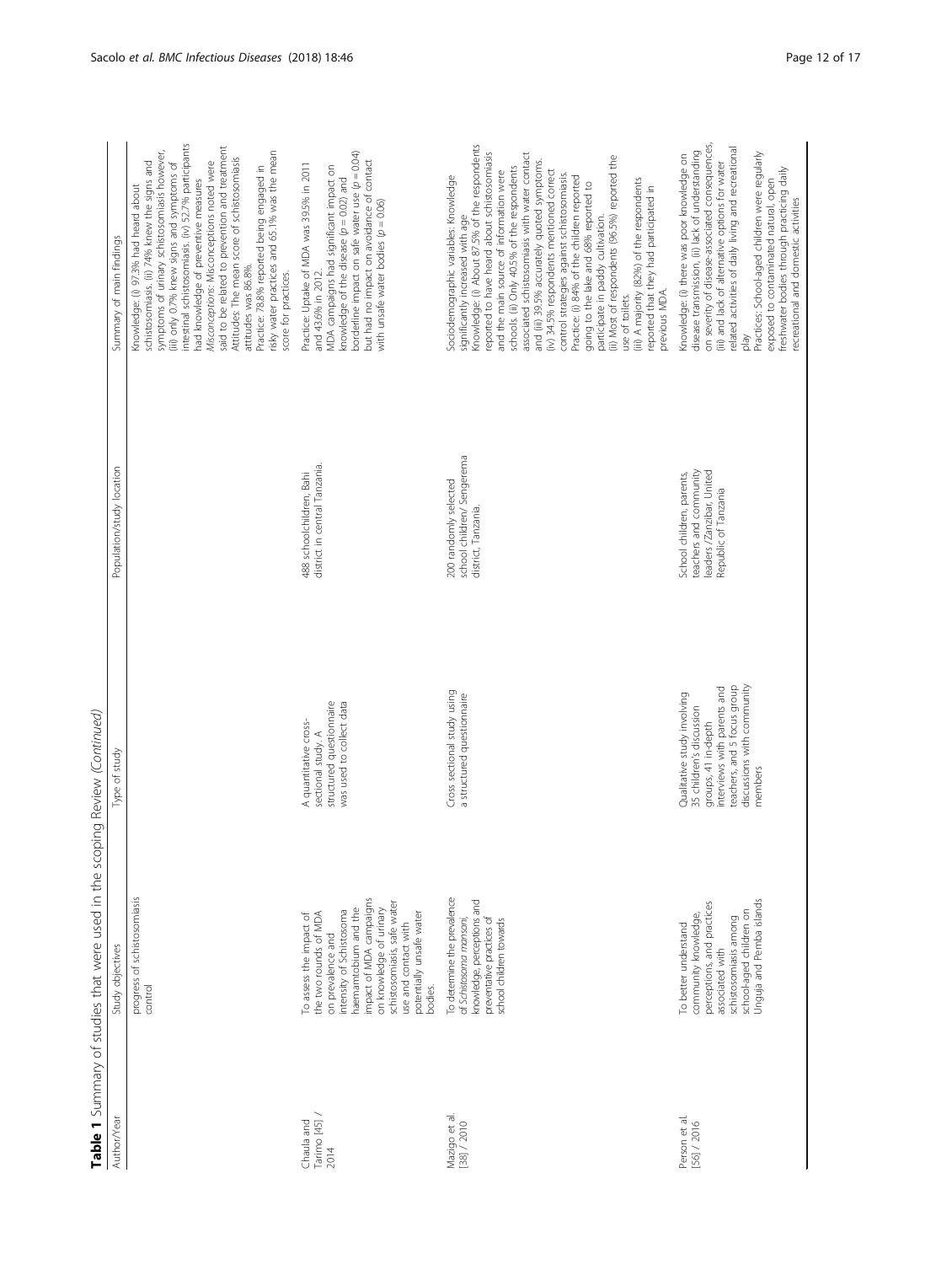# Association between awareness, knowledge, attitudes and behaviour

In this study, high levels of awareness were not congruent with high knowledge levels of the disease. Participants and respondents with higher levels of knowledge were more likely to present with better attitudes towards schistosomiasis prevention and treatment. Knowledgeable participants were also more receptive of treatment compared to those with poor schistosomiasis related knowledge. Misconceptions are said to have contributed to poor health seeking behaviour with some respondents eventually resorting to the use of traditional medicine and spiritual interventions [[28](#page-15-0), [31\]](#page-15-0).

## Community, care givers and school based studies

Results from this study show limited KAP across countries. However, studies from Tanzania [[35\]](#page-15-0) and Malawi [[50\]](#page-16-0) reported adequate knowledge shown by composite scores of 83.6 and 79.7%, respectively. In Tanzania, the high level of knowledge was said to be a result of a MDA campaign which was ongoing at the time of the study. The exposure to freshwater bodies varied according to the study population. For instance, community members and care givers mainly visited streams and rivers for washing and bathing their young children while school children mainly contacted freshwater bodies during recreational activities such as swimming.

## Sociodemographic factors related to schistosomiasis KAP

Results from the reviewed studies suggest that awareness and knowledge of schistosomiasis was poor among women and uneducated members of the community [[16](#page-15-0), [28](#page-15-0)–[30, 33, 39](#page-15-0), [41](#page-15-0), [42](#page-15-0), [49, 51\]](#page-16-0). In contrast, other studies observed that participants below the age of 20 were more knowledgeable and aware about schistosomiasis [[29](#page-15-0), [30](#page-15-0), [37](#page-15-0), [42\]](#page-15-0). With regards to studies conducted among care givers in Tanzania, Ng'weng'weta and Tarimo [[35](#page-15-0)] found that married women had significantly higher levels of schistosomiasis related knowledge compared to unmarried women. Nigerian caregivers were observed washing in the company of younger preschool children while those aged 3 to 6 years were found to be more adventurous, bathing and swimming independently [\[36](#page-15-0), [46\]](#page-16-0) thus increasing their exposure to risk of schistosoma contraction. Such findings are in consonant with Moyo and Changadeya [[50](#page-16-0)] who concluded that in Malawi, 4 year old preschool children were 5.26 times at higher risk of contracting urogenital schistosomiasis infection compared to 2 year old preschool children. Results from other studies also indicated that religion [\[41](#page-15-0)]; schistosomiasis treatment history [[5, 30](#page-15-0)] and occupation [\[28](#page-15-0), [29, 39, 41](#page-15-0), [42\]](#page-15-0) were associated with better knowledge and practices.

## **Discussions**

This review applied a systematic approach to assess the knowledge, attitudes and practices on schistosomiasis in Sub-Saharan Africa. The study encompassed KAP studies conducted among community members, school children and care givers of preschool children. Such a combination of studies from diverse settings embody the diverse nature of findings, considering that Sub-Saharan Africa is reasonably heterogeneous in terms of sociocultural, economic and demographic profiles which may impact on schistosomiasis control. The study built on the existing literature highlighting salient socio-cultural influences that form barriers towards the prevention and control of schistosomiasis.

# Factors hindering schistosomiasis prevention and control The influence of knowledge levels

The results obtained from the studies reviewed indicate lack of comprehensive knowledge relating to schistosomiasis transmission, prevention and control. This is unfortunate considering that the proficiency of correct, comprehensive knowledge in promoting healthy attitudes and protective behaviour has been long established [\[52, 53\]](#page-16-0). Adoka et al. [[39](#page-15-0)] observed that only 3% of respondents in Lake Victoria basin could relate schistosomiasis to snails. The reduction in the levels of knowledge among the respondents may be attributed to reduced community education [\[54](#page-16-0)]. According to Inobaya et al. [\[15\]](#page-15-0), community based education may lead to behavioural change like avoidance of contact with infested water bodies and contamination of the environment with faeces. However, for behavioural change to be feasible, health education should be coupled with the provision of safer water sources and basic sanitation [[16, 29\]](#page-15-0). Other authors argue that knowledge does not directly translate into behaviour change but it promotes positive attitudes towards the behaviour in question [[15, 19](#page-15-0)]. Notwithstanding this, the role of comprehensive knowledge as a behaviour change agent is well established.

Previous studies have observed that lower levels of knowledge on schistosomiasis and other NTDs is often accompanied by increased levels of misconceptions which may lead to poor prevention practices [\[34, 42](#page-15-0), [45](#page-16-0)]. Then current study suggests that preventive chemotherapy programmes are likely to be successful if they incorporate a comprehensive health education component on schistosomiasis prevention and control [\[17, 28](#page-15-0), [40](#page-15-0)]. Another issue raised by previous authors is the lack of a standard definition of comprehensive schistosomiasis related knowledge across countries [[10,](#page-15-0) [52](#page-16-0)]. In this review we observed variation in terms of the scope of health education messages. For instance, very few studies reported on information pertaining to the life cycle and types of schistosomiasis [[28](#page-15-0), [39\]](#page-15-0). We have further observed that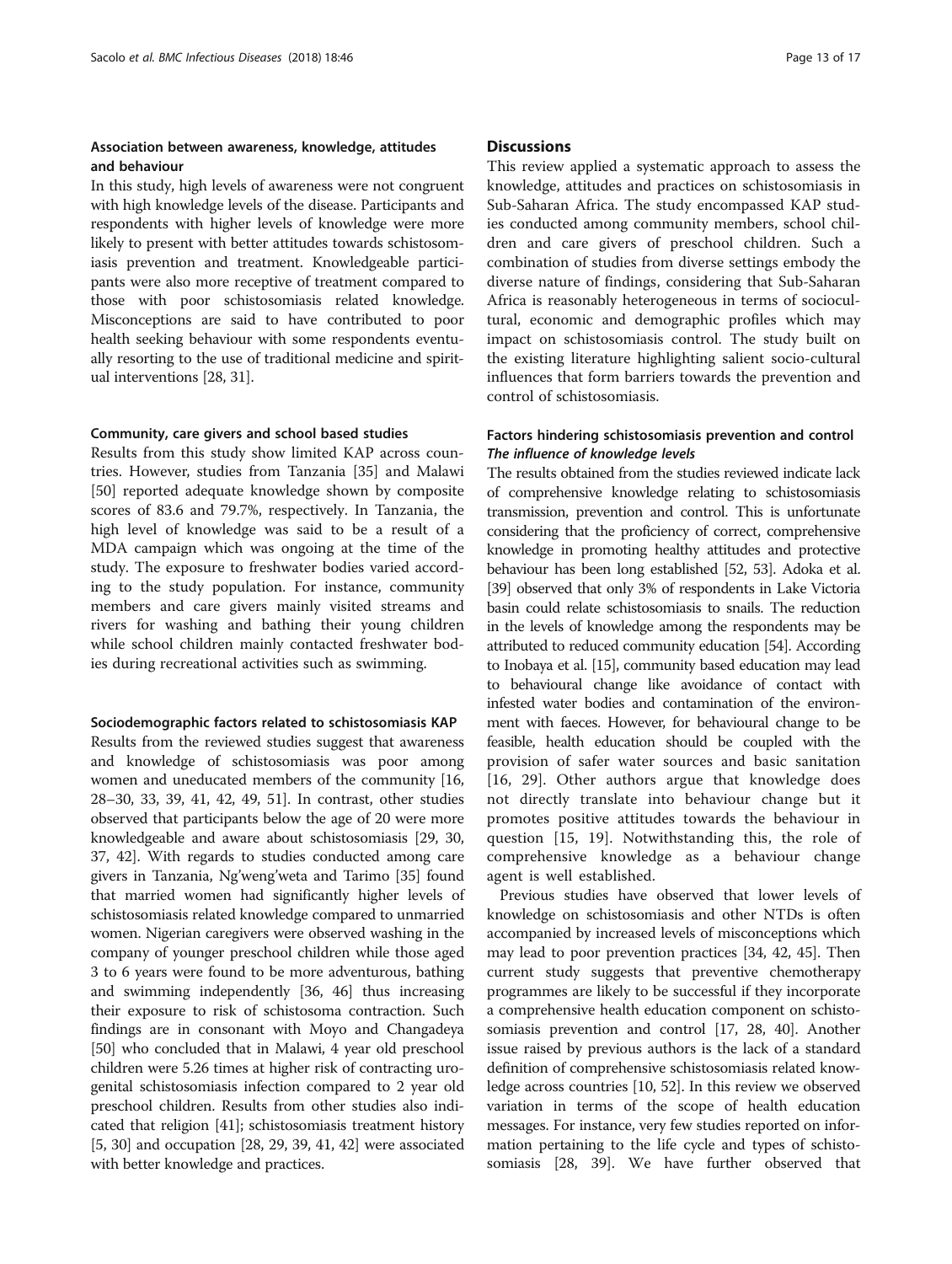participants with higher knowledge were more likely to adopt protective behaviour towards schistosomiasis infection [\[31,](#page-15-0) [50](#page-16-0), [55\]](#page-16-0). Such findings propose the use of standardised context specific training manuals appropriately designed to suit school children and community members in order to limit variation in health education messages.

## Socio-demographic determinants

Age, gender and level of education were widely shown to have an impact on schistosomiasis knowledge and practices. The impact of these social determinants in addition to socioeconomic factors on health promotion interventions at individual, community and organizational levels have been reported [\[14,](#page-15-0) [55](#page-16-0)]. The current study observed that uneducated women were more vulnerable to schistosomiasis infection due to their daily water related house chores coupled by poor knowledge on preventive and control measures. In a study conducted by Ng'weng'weta and Tarimo [[35](#page-15-0)], marital status was associated with knowledge indicating that married couples were more likely to share health related knowledge. Older community members were more prone to poor schistosomiasis related knowledge compared to school going children [\[33, 36,](#page-15-0) [46](#page-16-0), [56](#page-16-0)]. Nevertheless, risky water contact practices such as swimming were more common among school going children [[16](#page-15-0), [37,](#page-15-0) [45, 48](#page-16-0)]. These findings suggest that an understanding of the socio-demographic and socio-economic profiles of communities may contribute to implementation of effective programmes aimed at controlling schistosomiasis.

Only 12 of all the studies reviewed reported on the influence of sociodemographic variables on schistosomiasis knowledge. Eight of the 12 studies consistently reported a significantly higher level of knowledge among males compared to females. In a study conducted by Ng'weng'weta and Tarimo (2016) however marital status was the only sociodemographic variable significantly associated with knowledge. In a study conducted by Mazigo et al. [2010] males were more exposed to risky water practices such as fishing compared to females and studies conducted in Kenya and Nigeria discovered that fishermen and farmers had better knowledge on schistosomiasis [[28](#page-15-0), [39\]](#page-15-0). Furthermore, Tuhebwe et al. [[42](#page-15-0)] found that being a fisherman was positively associated with the increased uptake of Praziquantel during their mass drug administration.

## Attitudes and misconceptions

Acquisition and dissemination of the right information is key in the reduction of schistosomiasis infection risks. Some authors [[28,](#page-15-0) [53](#page-16-0)], suggested that the right information equips people with knowledge on the schistosomiasis transmission cycle. It also enables them to adopt safer water and sanitary practices. The reviewed studies suggest that in rural communities, health related messages are shared among friends and neighbours. These massages, if not explained properly, may lead to misconceptions and promote superstitious beliefs as observed by several authors [\[16](#page-15-0), [17](#page-15-0), [40,](#page-15-0) [49](#page-16-0)]. Such beliefs may affect the utilization of health services leading to delayed diagnosis and treatment [\[14\]](#page-15-0). Sixty percent (60%) of the studies reviewed indicated that schistosomiasis was a sexually transmitted infection [\[29](#page-15-0), [30](#page-15-0), [32](#page-15-0), [33](#page-15-0), [47](#page-16-0)]. Such findings are consistent with previously reported findings [[1,](#page-14-0) [5](#page-15-0)]. These studies concluded that misconceptions regarding schistosomiasis and STH transmission were rampant among people living in endemic areas. The confusion regarding information on the mode of transmission relating to schistosomiasis and STH suggests the lack of integrative approaches towards schistosomiasis and STH programming. Previous findings have highlighted the importance of addressing social and environmental issues in order to achieve effective comprehensive control programs for helminthic infections [[57](#page-16-0)].

## Practices associated with risks of infection

Our study observed that methods employed by caregivers may predispose their children to schistosomiasis infection [\[13](#page-15-0), [36](#page-15-0), [50\]](#page-16-0). This is because water contacts activities such as bathing and washing may be performed in the company of infants and preschool children [\[36](#page-15-0), [46\]](#page-16-0). The vulnerability of and preschool children is substantiated by evidence from studies conducted in Mali [[58\]](#page-16-0), Niger [\[13](#page-15-0)], Sudan [\[59](#page-16-0)], Uganda [\[60](#page-16-0)] and Zimbabwe [\[61](#page-16-0)] where high prevalence of schistosomiasis among preschool children ranged from 18 to 63%. The importance of adopting sound strategies that empower community members to take relatively simple measures to prevent disease, protect their health and adhere to treatment is well described in literature [[62, 63\]](#page-16-0). However, the work conducted in Kenya [\[30\]](#page-15-0) and South Africa [[44](#page-15-0)] suggest that the effect of poor knowledge on disease prevention practices can be mitigated by the presence of basic environmental and health services, such as the availability of safer sources of water supply and adequate sanitation. Studies conducted in Nigeria, Malawi and Swaziland [\[13, 37](#page-15-0), [50](#page-16-0)] reflected that knowledge alone may not be enough to influence healthy practices. The authors further noted the persistence of risky sanitary and water related practices among care givers and school children with comprehensive knowledge on schistosomiasis. This suggests the need for an integrative approach for effective prevention and control of schistosomiasis. This can be achieved through integrated implementation of MDA with proper sanitation education programmes, provision of safe water supply and health education for effective schistosomiasis control.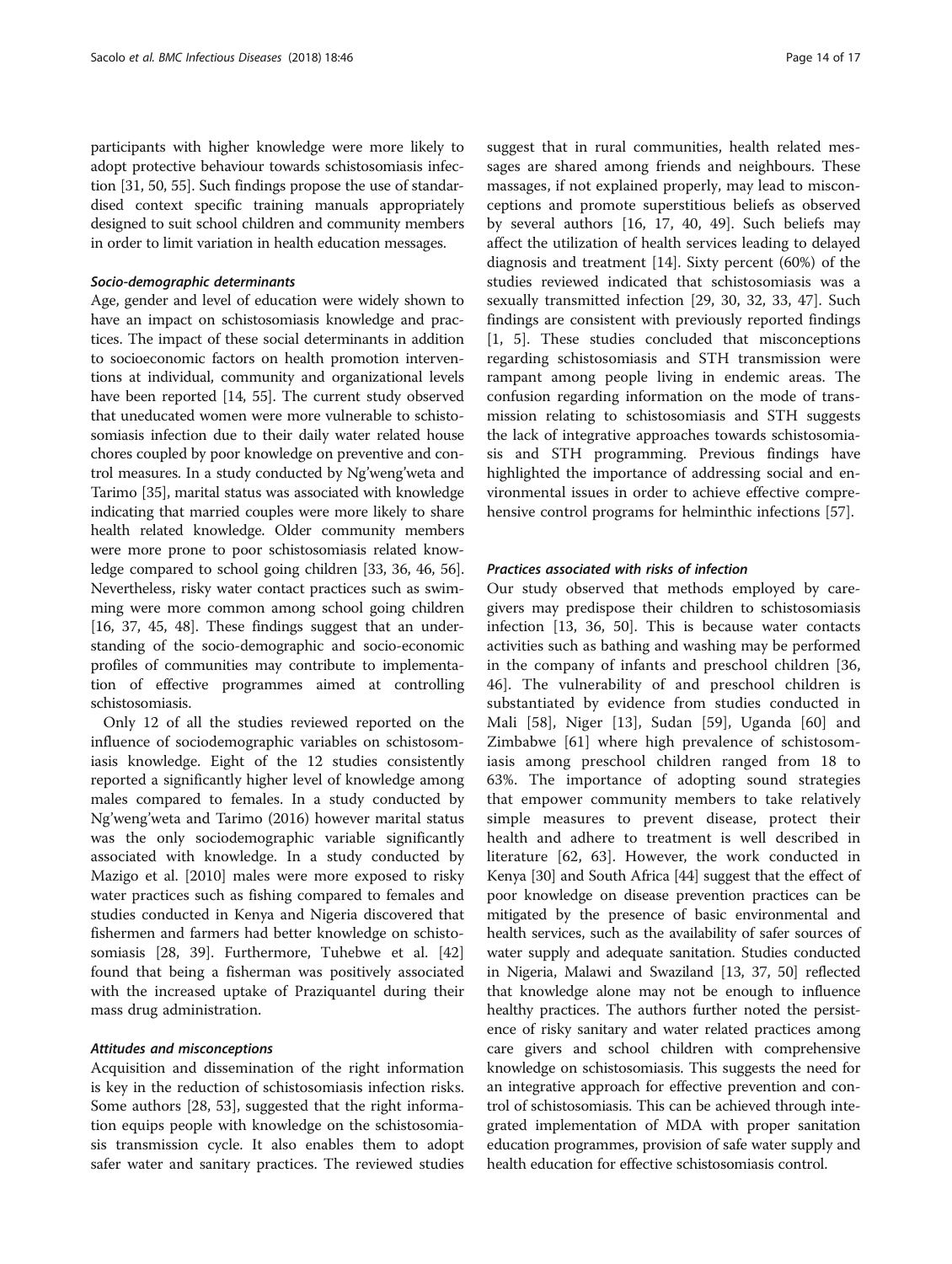## <span id="page-14-0"></span>Towards schistosomiasis prevention and control

The current findings highlight the significance of health education as a key component of the schistosomiasis control programs [[31,](#page-15-0) [51](#page-16-0), [55](#page-16-0)]. This is because such programs are said to improve awareness, knowledge and uptake of preventive chemotherapy [\[17](#page-15-0), [31](#page-15-0), [34, 40](#page-15-0), [42](#page-15-0), [45, 47](#page-16-0), [48](#page-16-0)], thus increasing the success of MDA programmes. The major limitation of schistosomiasis control programs in endemic countries is the inadequate coverage and sustainability of programmes which is not only due to poverty but also to social, cultural, and political forces that remain understudied [\[5](#page-15-0)]. Previous epidemiological studies have advocated for the adaptation of prevention and control strategies to people's livelihoods in order to achieve high levels of MDA uptake and adoption of protective behaviours towards schistosomiasis prevention and control [1, [55](#page-16-0)]. It is therefore imperative to consider the influence of social, cultural and cognitively rooted influences on health risk behaviours in schistosomiasis prevention and control strategies.

## Limitations

Limitations of the study could be related to the lack of a standard definition for awareness, knowledge, attitudes and practices and the skewed focus on articles published in English. The review however, attempted to give a comprehensive description of studies conducted among community members, caregivers and school children even though few KAP studies were found under the two latter categories. Articles with richer descriptions may have been over-represented in the study only because they provided the required information. The review does not present quantifications to characterize the literature thus a significant portion of the decision-making, abstraction and interpretation is subjective. We therefore convened regular group discussions to evaluate our understanding of the subject throughout the review process.

## Conclusion

In conclusion, the study suggests the need for changes in knowledge, attitudes and practices of people in relation to schistosomiasis prevention and control. Contextual and standardised training tools tailored for community and school based schistosomiasis control programs are of great necessity. Studies focusing on schistosomiasis among preschool children should not overlook the role that can be played by caregivers in protecting children from infection provided they are adequately empowered to do so. This review emphasises on the importance of incorporating a health education component to both community and school based MDA programs. Further research focused on evaluating the impact of existing control programs on the KAP and

disease burden among beneficiaries of such programs is imperative.

#### Additional files

[Additional files 1:](dx.doi.org/10.1186/s12879-017-2923-6) Quality Assessment of individaul studies. This is a tool that was used for critical appraisal of the studies included in the review. This tool was modified from the initially developed by Downes and Brennan [[27\]](#page-15-0) (DOCX 23 kb)

#### Abbreviations

HIV: Human Immunodeficiency Virus; KAP: Knowledge, Attitudes and Practices; MDA: Mass Drug Administration; NTD: Neglected Tropical Diseases; PRISMA: Preferred Reporting Items for Systematic Reviews and Meta-Analyses; SEED: Supply–Enabling Environment–Demand; STH: Soil Transmitted Helminths; STI: Sexually Transmitted Infections; WHA: World Health Assembly; WHO: World Health Organization

#### Acknowledgements

The authors are grateful to MRC for having supported the student through the student scholarship. The authors further acknowledge the reviewers for their comments which improved the quality of the manuscript.

#### Funding

This work that was done leading to this manuscript was funded Medical Research Council of South Africa (MRC) through the student scholarship offered to HC. The funders had no role in designing this study, preparation of the manuscript and decision to have it published. Furthermore, the views, opinions, assumptions or any other information presented in this manuscript are solely those of the authors. We also acknowledge the precious inputs from the editors and the reviewers which helped improve the content and quality of the paper.

#### Availability of data and materials

No data was collected in this study. Therefore, data availability is not applicable.

#### Authors' contributions

HS and MC developed the concept. HS did literature searches, analysis and reporting. MC and CK guided the process of the literature search and manuscript writing. All the authors have read and approved the final article.

#### Ethics approval and consent to participate

Not applicable

# Consent for publication

Not applicable

### Competing interests

The authors declare that they have no competing interests.

## Publisher's Note

Springer Nature remains neutral with regard to jurisdictional claims in published maps and institutional affiliations.

#### Author details

<sup>1</sup>School of Nursing and Public Health, College of Health Sciences, University of KwaZulu-Natal, Howard Campus, Durban, South Africa. <sup>2</sup>College of Health Sciences, University of KwaZulu-Natal, Howard Campus, Durban, South Africa.

## Received: 19 July 2017 Accepted: 14 December 2017 Published online: 18 January 2018

## References

1. Boko PM, Ibikounle M, Onzo-Aboki A, Tougoue J-J, Sissinto Y, Batcho W, Kinde-Gazard D, Kabore A. Schistosomiasis and soil transmitted Helminths distribution in Benin: a baseline prevalence survey in 30 districts. PLoS One. 2016;11:e0162798.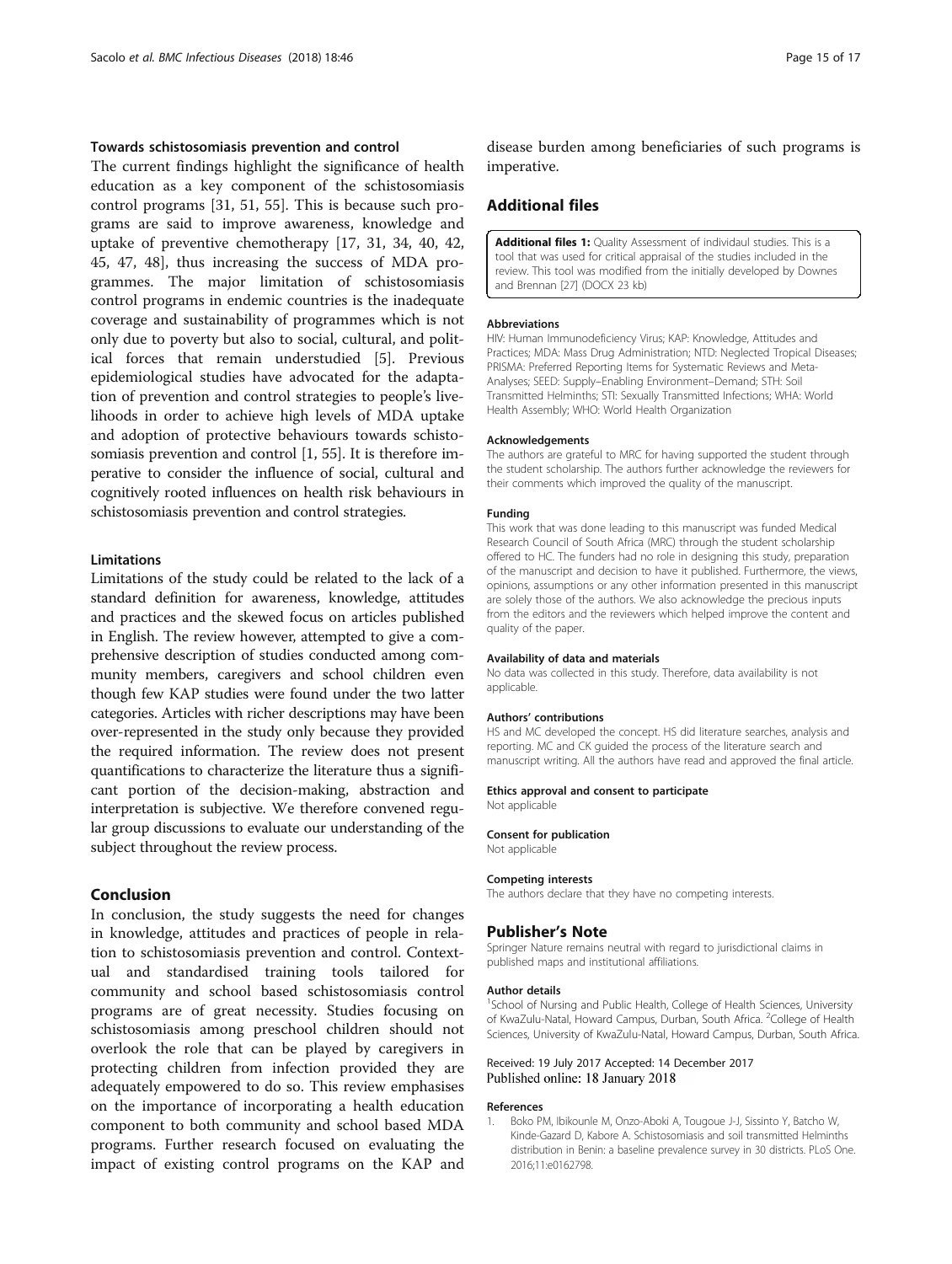- <span id="page-15-0"></span>2. Drudge-Coates L, Turner B. Schistosomiasis-an endemic parasitic waterborne disease. Br J Nurs. 2013;22:S10.
- 3. Kulinkina AV. Community based methods for schistosomiasis prediction and sustainable control in Ghana. PhD dissertation. Tufts University, 2017.
- 4. King CH. Parasites and poverty: the case of schistosomiasis. Acta Trop. 2010; 113:95–104.
- 5. Houweling TA, Karim-Kos HE, Kulik MC, Stolk WA, Haagsma JA, Lenk EJ, Richardus JH, de Vlas SJ. Socioeconomic inequalities in neglected tropical diseases: a systematic review. PLoS Negl Trop Dis. 2016;10:e0004546.
- 6. King CH, Dangerfield-Cha M. The unacknowledged impact of chronic schistosomiasis. Chronic Illn. 2008;4:65–79. https://doi.org/10.1177/ 1742395307084407.
- 7. Colley DG, Bustinduy AL, Secor WE, King CH. Human schistosomiasis. Lancet. 2014;383:2253–64.
- 8. Navas ALA, Hamm NA, Magalhães RJS, Stein A. Mapping soil transmitted Helminths and Schistosomiasis under uncertainty: a systematic review and critical appraisal of evidence. PLoS Negl Trop Dis. 2016;10:e0005208.
- Manyangadze T, Chimbari MJ, Gebreslasie M, Mukaratirwa S. Risk factors and micro-geographical heterogeneity of Schistosoma haematobium in Ndumo area, uMkhanyakude district, KwaZulu-Natal, South Africa. Acta Trop. 2016; 159:176–84. https://doi.org/10.1016/j.actatropica.2016.03.028.
- 10. Gray DJ, McManus DP, Li Y, Williams GM, Bergquist R, Ross AG. Schistosomiasis elimination: lessons from the past guide the future. Lancet Infect Dis. 2010;10:733–6.
- 11. Redekop WK, Lenk EJ, Luyendijk M, Fitzpatrick C, Niessen L, Stolk WA, Tediosi F, Rijnsburger AJ, Bakker R, Hontelez JA. The socioeconomic benefit to individuals of achieving the 2020 targets for five preventive chemotherapy neglected tropical diseases. PLoS Negl Trop Dis. 2017;11: e0005289.
- 12. Mduluza T, Mutapi F. Putting the treatment of paediatric schistosomiasis into context. Infect Dis Poverty. 2017;6:85.
- 13. Ekpo UF, Oluwole AS, Abe EM, Etta HE, Olamiju F, Mafiana CF. Schistosomiasis in infants and pre-school-aged children in sub-Saharan Africa: implication for control. Parasitology. 2012;139:835–41.
- 14. Macharia JW, Ng'ang'a ZW, Njenga SM. Factors influencing community participation in control and related operational research for urogenital schistosomiasis and soil-transmitted helminths in rural villages of Kwale County, coastal Kenya. Pan Afr Med J. 2016;24:36. https://doi.org/10.11604/ pamj.2016.24.136.7878.
- 15. Inobaya MT, Olveda RM, Chau TN, Olveda DU, Ross AG. Prevention and control of schistosomiasis: a current perspective. Res Rep Trop Med. 2014; 2014:65.
- 16. Kabatereine N, Fleming F, Thuo W, Tinkitina B, Tukahebwa EM, Fenwick A. Community perceptions, attitude, practices and treatment seeking behaviour for schistosomiasis in L. Victoria islands in Uganda. BMC Res Notes. 2014;7:900. https://doi.org/10.1186/1756-0500-7-900.
- 17. Adeneye A, Akinwale O, Idowu E, Adewale B, Manafa O, Sulyman M, Omotola B, Akande D, Mafe M, Appelt B. Sociocultural aspects of mass delivery of praziquantel in schistosomiasis control: the Abeokuta experience. Res Social Adm Pharm. 2007;3:183–98.
- 18. World Health Organization. Schistosomiasis progress report 2001–2011, strategic plan 2012–2020. Wold Health Organization, Geneva, Switzerland 2013.
- 19. Jacobstein R, Curtis C, Spieler J, Radloff S. Meeting the need for modern contraception: effective solutions to a pressing global challenge. Int J Gynecol Obstet. 2013;121:S9–15.
- 20. Amjad UQ, Ojomo E, Downs K, Cronk R, Bartram J. Rethinking sustainability, scaling up, and enabling environment: a framework for their implementation in drinking water supply. Water. 2015;7(4):1497–514.
- 21. Angrist J, and Krueger AB: Instrumental variables and the search for identification: From Supply And Demand To Natural Experiments. Journal of Economic Perspectives, 2001;v15(4,Fall):69–85.
- 22. Bouchaud JP, Farmer JD, and Lillo F: How markets slowly digest changes in supply and demand. 2008.
- 23. Bowen GA. Grounded theory and sensitizing concepts. Int J Qual Methods. 2006;5(3):12–23.
- 24. Brinkerhoff JM. Creating an enabling environment for diasporas' participation in homeland development. Int Migr. 2012;50(1):75–95.
- 25. Svanemyr J, Amin A, Robles OJ, Greene ME. Creating an enabling environment for adolescent sexual and reproductive health: a framework and promising approaches. J Adolesc Health. 2015;56(1):S7–S14.
- 26. Johnson C: Creating an enabling environment for reducing disaster risk: Recent experience of regulatory frameworks for land, planning and building in low and middle-income countries. Background Paper for the Global Assessment Report on Disaster Risk Reduction 2011, 2011.
- 27. Downes MJ, Brennan ML, Williams HC, Dean RS. Development of a critical appraisal tool to assess the quality of cross-sectional studies (AXIS). BMJ Open. 2016;6(12):e011458.
- 28. Anguza J, Oryema-Lalobo M, Oundo G, Nuwaha F. Community perception of intestinal schistosomiasis in Busia district of Uganda. East Afr Med J. 2007;84: 56–66.
- 29. Dawaki S, Al-Mekhlafi HM, Ithoi I, Ibrahim J, Abdulsalam AM, Ahmed A, Sady H, Nasr NA, Atroosh WM. The menace of schistosomiasis in Nigeria: knowledge, attitude, and practices regarding schistosomiasis among rural communities in Kano state. PLoS One. 2015;10:e0143667.
- 30. Mwai J, Njenga S, Barasa M. Knowledge, attitude and practices in relation to prevention and control of schistosomiasis infection in Mwea Kirinyaga county, Kenya. BMC Public Health. 2016;16:819.
- 31. Musuva RM, Awiti A, Omedo M, Ogutu M, Secor WE, Montgomery SP, Alaii J, Mwinzi PN. Community knowledge, attitudes and practices on schistosomiasis in western Kenya–the SCORE project. Am J Trop Med Hyg. 2014;90:646–52. https://doi.org/10.4269/ajtmh.13-0488.
- 32. Onyeneho NG, Yinkore P, Egwuage J, Emukah E. Perceptions, attitudes and practices on schistosomiasis in Delta state, Nigeria. Tanzan J Health Res. 2010;12:287–98.
- 33. Rassi C, Kajungu D, Martin S, Arroz J, Tallant J, Zegers de Beyl C, Counihan H, Newell JN, Phillips A, Whitton J, Muloliwa AM, Graham K. Have you heard of Schistosomiasis? Knowledge, attitudes and practices in Nampula Province, Mozambique. PLoS Negl Trop Dis. 2016;10:e0004504. https://doi. org/10.1371/journal.pntd.0004504.
- 34. Omedo M, Ogutu M, Awiti A, Musuva R, Muchiri G, Montgomery SP, Secor WE, Mwinzi P. The effect of a health communication campaign on compliance with mass drug administration for schistosomiasis control in western Kenya–the SCORE project. Am J Trop Med Hyg. 2014;91:982–8. https://doi.org/10.4269/ajtmh.14-0136.
- 35. Ng'weng'weta SB, Tarimo DS. Urinary schistosomiasis among preschool-age children in an endemic area of Kinondoni municipality, Dar es Salam, Tanzania 2016. Asian Pac J Trop Dis. 2016;7:162–8.
- 36. Ekpo UF, Laja-Deile A, Oluwole AS, Sam-Wobo SO, Mafiana CF. Urinary schistosomiasis among preschool children in a rural community near Abeokuta, Nigeria. Parasit Vectors. 2010;3:58. https://doi.org/10.1186/1756- 3305-3-58.
- 37. Maseko TS, Mkhonta NR, Masuku SK, Dlamini SV, Fan CK: Schistosomiasis knowledge, attitude, practices, and associated factors among primary school children in the Siphofaneni area in the Lowveld of Swaziland. J Microbiol Immunol Infect. 2016. doi:https://doi.org/10.1016/j.jmii.2015.12.003.
- 38. Mazigo HD, Waihenya R, Mkoji GM, Zinga M, Ambrose EE, Jahanpour O, Bahemana E, Mnyone LL, Kweka EJ, Lwambo NJ. Intestinal schistosomiasis: prevalence, knowledge, attitude and practices among school children in an endemic area of north western Tanzania. J Rural Trop Public Health. 2010;9:53-60.
- 39. Adoka S, Anyona D, Abuom P, Dida G, Karanja D, Vulule J, Okurut T, Matano A, Gichere S, Ofulla A. Community perceptions of schistosomiasis transmission, prevalence and control in relation to aquatic habitats in the Lake Victoria basin of Kenya. East Afr Med J. 2014;91:232–44.
- 40. Fleming FM, Fenwick A, Tukahebwa EM, Lubanga RG, Namwangye H, Zaramba S, Kabatereine NB. Process evaluation of schistosomiasis control in Uganda, 2003 to 2006: perceptions, attitudes and constraints of a national programme. Parasitology. 2009;136:1759–69. https://doi.org/10.1017/ s0031182009990709.
- 41. Salawu OT, Odaibo AB. Schistosomiasis transmission; socio-demographic, knowledge and practices as transmission risk factors in pregnant women. J Parasit Dis. 2016;40:93–9. https://doi.org/10.1007/s12639-014-0454-2.
- 42. Tuhebwe D, Bagonza J, Kiracho EE, Yeka A, Elliott AM, Nuwaha F. Uptake of mass drug administration programme for schistosomiasis control in Koome Islands, Central Uganda. PLoS One. 2015;10:e0123673.
- 43. Mwanga JR, Lwambo NJ. Pre- and post-intervention perceptions and water contact behaviour related to schistosomiasis in north-western Tanzania. Acta Trop. 2013;128:391–8. https://doi.org/10.1016/j.actatropica.2012.09.017.
- 44. Wolmarans CT, De Kock K. The influence of health education on the prevalence, intensity and morbidity of Schistosoma haematobium infections in children over a two-year period in the Limpopo Province, South Africa. S Afr J Epidemiol Infect. 2009;24:13–7.